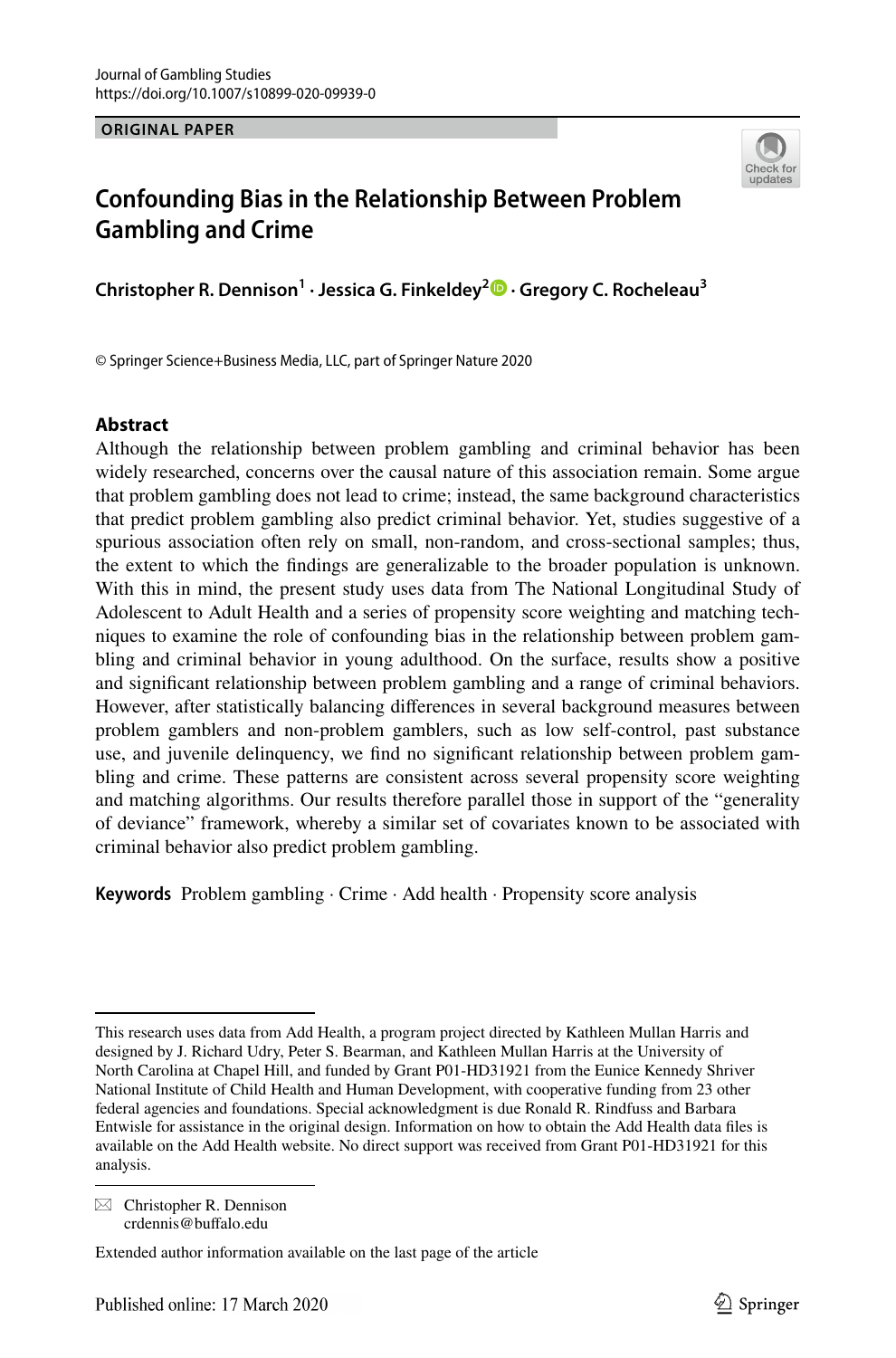### **Introduction**

The relationship between problem gambling and criminal behavior has been examined extensively (see reviews by Adolphe et al. [2019;](#page-14-0) Banks [2017](#page-14-1); Campbell and Marshall [2007](#page-15-0)). Most broadly, research shows that problem gambling is positively related to a range of criminogenic outcomes (Clark and Walker [2009](#page-15-1); Grinols [2017;](#page-15-2) National Opinion Research Center [1999](#page-16-0); Walker et al. [2010](#page-17-0)), including fnancially-motivated (Rudd and Thomas [2015](#page-16-1)) and violent (Laursen et al. [2016\)](#page-16-2) crime. These patterns have been observed among general (e.g., Folino and Abait [2009](#page-15-3)) and incarcerated (e.g., Abbott et al. [2005;](#page-14-2) Turner et al. [2009\)](#page-17-1) populations.

The extent to which problem gambling is linked to criminal behavior is grounded in Agnew's ([1992,](#page-14-3) [2001\)](#page-14-4) general strain theory, which contends that crime can be a coping mechanism in response to strains—or economic and noneconomic stressors that result in negative emotions (see reviews by Eitle and Taylor [2010;](#page-15-4) Greco and Curci [2017](#page-15-5)). As this relates to problem gambling, any fnancial, familial, or social-psychological strains resulting from gambling might increase one's desire for criminal behavior as a means to cope with such negative circumstances (Abbott and McKenna [2005;](#page-14-5) Adolphe et al. [2019;](#page-14-0) Blaszczynski and McConaghy [1994](#page-15-6); Sakurai and Smith [2003](#page-16-3); Turner et al. [2017](#page-17-2)). Indeed, among a sample of 332 male inmates in a Japanese prison, Yokotani et al. ([2019\)](#page-17-3) fnd that problem gambling increases unwanted gambling urges (i.e., strains), which, in turn, increases income-generating crimes. Moreover, based on their analysis of 90 convicted men with pathological gambling and/or antisocial personality disorders, Pastwa-Wojciechowska  $(2011: 675)$  $(2011: 675)$  $(2011: 675)$  concludes, "the crimes committed by persons who gamble result from the [ir] personal and fnancial problems."

Yet, despite the theoretically sound relationship between problem gambling and criminal behavior, and the extensive number of studies showing a positive association between the two, questions regarding causality remain (Adolphe et al. [2019\)](#page-14-0). For instance, some contend that offending precedes problem gambling (Abbott and McKenna [2005;](#page-14-5) Jun et al. [2019\)](#page-16-5). Alternatively, as Perrone et al. ([2013\)](#page-16-6) note, the association between problem gambling and involvement in crime may be co-symptomatic, wherein common underlying factors might account for both gambling and crime. In other words, problem gamblers may already be prone to criminal behavior because the background characteristics that predict problem gambling also predict crime.

Indeed, research using national surveys shows that men, young adults, racial and ethnic minorities, and socioeconomically disadvantaged populations report more problem gam-bling behaviors compared to their respective counterparts (Welte et al. [2011,](#page-17-4) [2017\)](#page-17-5). Importantly, each of these sociodemographic characteristics is also a correlate of criminality (DeLisi and Vaughn [2016](#page-15-7); Sumter et al. [2018](#page-17-6)). Traits such as low self-control (e.g., impulsivity and irrational decision-making) and depression are also associated with both problem gambling (Bergen et al. [2012;](#page-15-8) Welte et al. [2017\)](#page-17-5) and crime (DeLisi and Vaughn [2016;](#page-15-7) Gottfredson and Hirschi [1990\)](#page-15-9). Furthermore, social environmental factors, such as afliating with delinquent peers and low attachment to parents and school, are related to problem gambling (Dowling et al. [2017](#page-15-10); Magoon and Ingersoll [2006](#page-16-7); McComb and Sabiston [2010;](#page-16-8) Welte et al. [2017\)](#page-17-5) and crime (Akers [1973;](#page-14-6) Gottfredson [2006](#page-15-11); Haynie and Osgood [2005;](#page-15-12) Hoeve et al. [2012\)](#page-15-13). Employment during adolescence and poor academic performance are also associated with both problem gambling (Canale et al. [2016;](#page-15-14) Ladouceur et al. [1999;](#page-16-9) Winters et al. [1993](#page-17-7)) and criminal behavior (Katsiyannis et al. [2008](#page-16-10); Uggen and Wakefeld [2008\)](#page-17-8). Additionally, studies suggest that religiosity and involvement in religious activities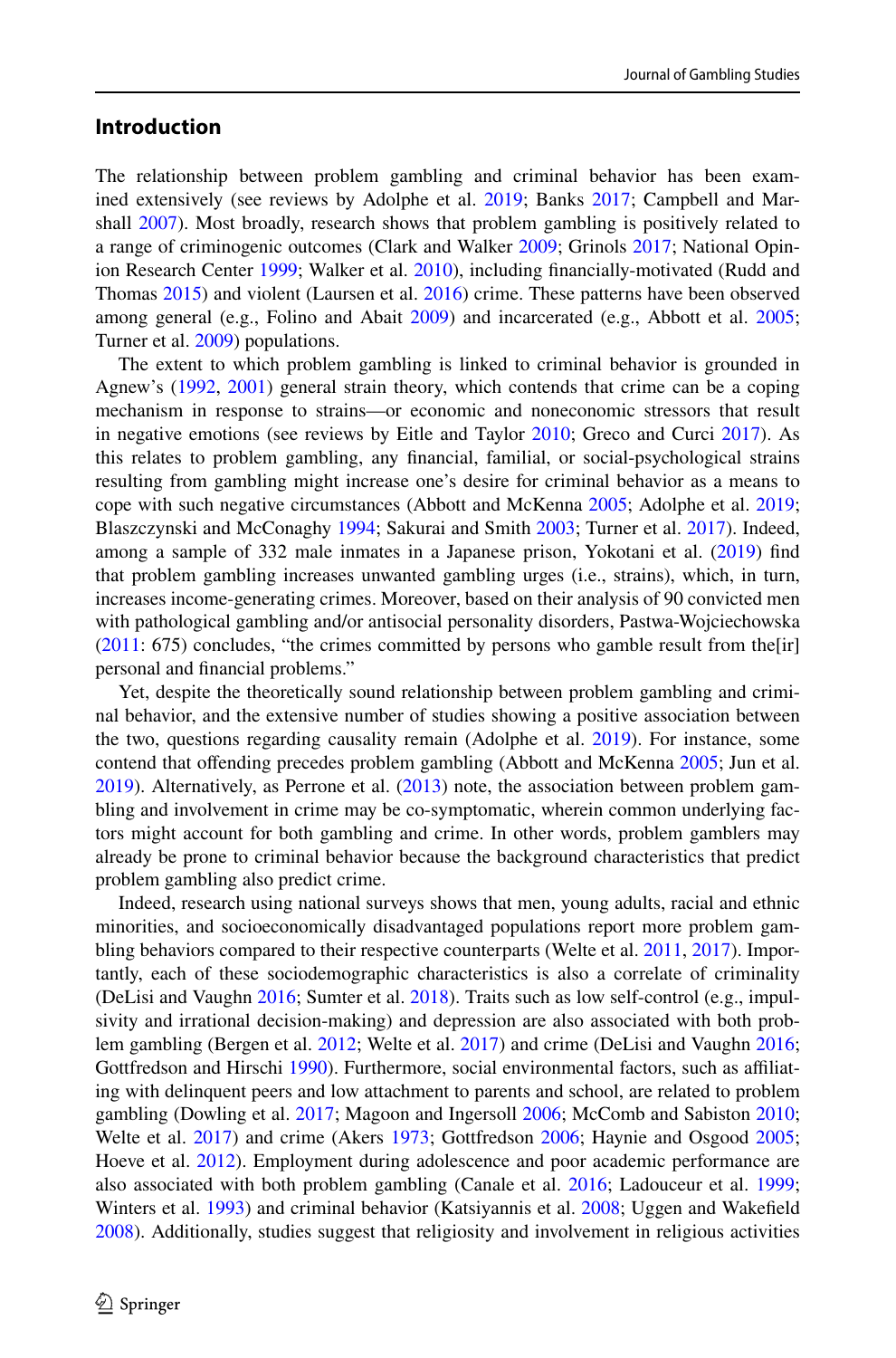are negatively associated with both problem gambling (Hofmann [2000](#page-16-11); Welte et al. [2017](#page-17-5)) and crime (Baier and Wright [2001](#page-14-7); Miller and Vuolo [2018](#page-16-12)). Finally, substance abuse and being arrested are related to problem gambling (Barnes et al. [2015](#page-14-8); Ladouceur et al. [1999;](#page-16-9) Martins et al. [2014;](#page-16-13) Winters et al. [1993](#page-17-7); Zhai et al. [2020](#page-17-9)) as well as subsequent criminality (Bernburg and Krohn [2003;](#page-15-15) D'Amico et al. [2008\)](#page-15-16).

In light of these common correlates, research has examined whether some of the aforementioned characteristics do in fact account for the relationship between gambling and crime. For instance, Mishra et al.  $(2011)$  $(2011)$ , using a sample of 180 male students, find that controlling for traits indicative of low self-control accounts for a signifcant proportion of the relationship between problem gambling and criminal behavior. Moreover, Vitaro et al.'s [\(2001](#page-17-10)) examination of 717 adolescent males suggests that earlier delinquency and substance use account for the association between problem gambling and subsequent delinquency. These fndings have led some researchers to conclude that the relationship between problem gambling and crime is merely a product of shared predictors that fall under the "generality of deviance" umbrella (Hirschi and Gottfredson [1994;](#page-15-17) Jones and Quisenberry [2004;](#page-16-15) Osgood et al. [1988](#page-16-16)).

Past studies supporting the "generality of deviance" framework have provided valuable insight into the causal association between problem gambling and criminal behavior. Yet, given the relatively small, and sometimes non-random nature of the samples used in these studies, the conclusions are not generalizable to the broader population (Mishra et al. [2017\)](#page-16-17). Moreover, fndings from existing studies are often cross-sectional (e.g., Mishra et al. [2011\)](#page-16-14), meaning that issues of temporal ordering persist. With this in mind, the present study assesses the role of confounding bias in the relationship between problem gambling and criminal behavior using a nationally representative, longitudinal sample. We also employ a series of propensity score weighting and matching techniques to account for preexisting diferences in several background characteristics between problem gamblers and non-problem gamblers (e.g., sociodemographic characteristics, low self-control, delinquent peers, parental attachment, and substance use) that may explain the relationship between problem gambling and crime.

### **Method**

### **Participants**

We use data from the National Longitudinal Study of Adolescent to Adult Health (Add Health), which began in 1994–1995, when over 90,000 middle and high school students from 80 schools completed an in-school questionnaire. Approximately 21,000 adolescents were selected for in-home interviews (Wave I). One year later, 14,838 of the original inhome respondents were re-interviewed (Wave II). In 2001–2002, when respondents were ages 18 to 26 years, 15,197 respondents were interviewed again (Wave III). In 2008–2009, 15,701 of the original Wave I respondents were re-interviewed (Wave IV). Although higher response rates were observed for female, white, and native-born respondents at Wave IV, the non-response bias is negligible, and Wave IV respondents represent the Wave I sample (see Brownstein et al.  $2010$  $2010$  $2010$ ).<sup>1</sup>

<span id="page-2-0"></span><sup>&</sup>lt;sup>1</sup> For more information about the Add Health data, see<https://www.cpc.unc.edu/projects/addhealth>.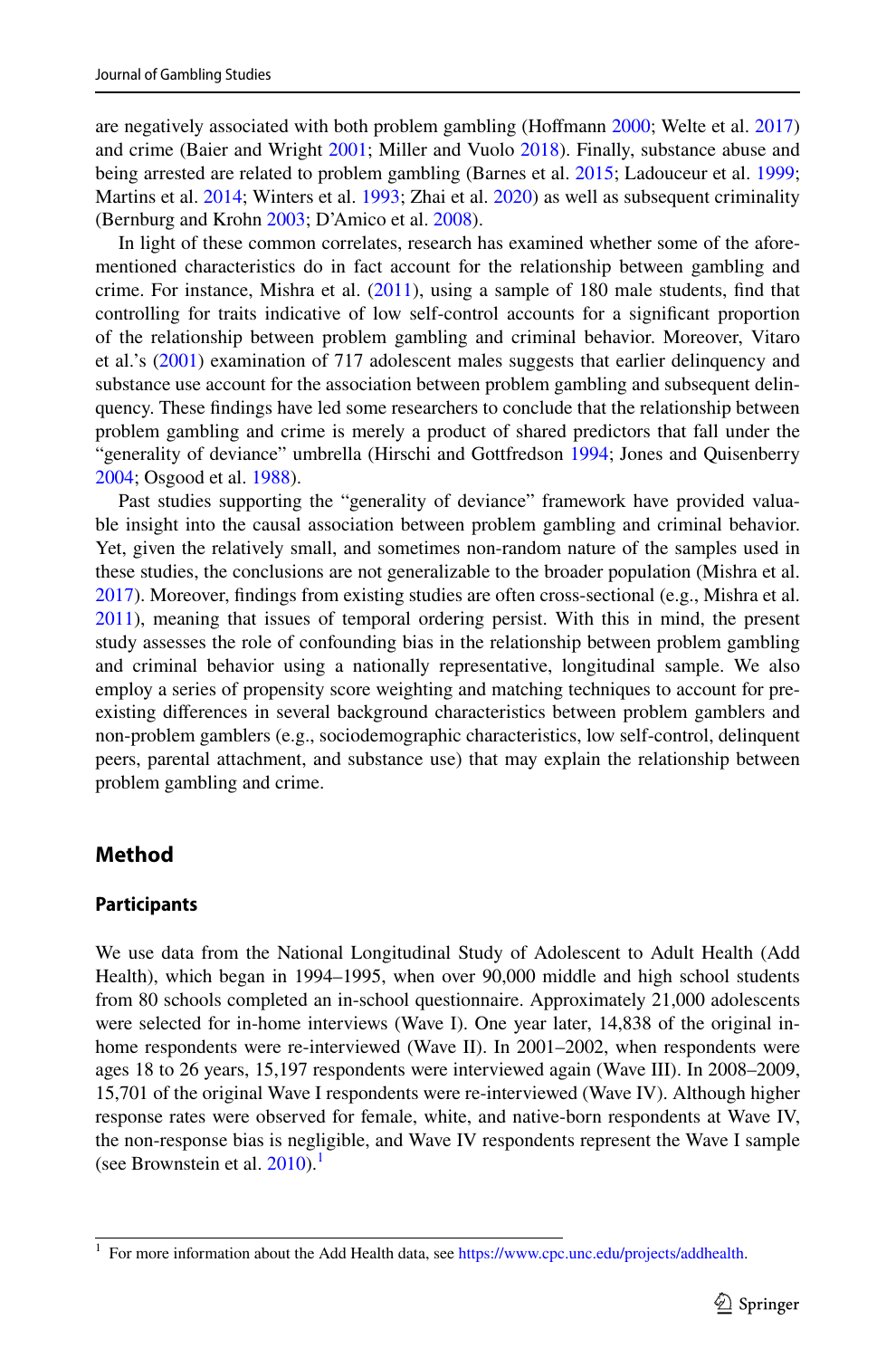Our analysis includes 12,227 respondents from Waves I, III, and IV. The majority of covariates have minimal missing data (i.e., less than 1%), with the smallest amount of missing data on our measures of juvenile arrest and religious activities. Some exceptions are the measures of public assistance and low self-control, where approximately 13% and 16% are missing, respectively. Testing for the missing completely at random assumption (see Little [1988](#page-16-18)) and assessing the potential role of data that are not missing at random (see Yuan [2014\)](#page-17-11) suggest that our data satisfy the missing at random assumption. We therefore use multiple imputation to address missing data, and results from 10 imputed datasets are combined following Rubin's [\(1987](#page-16-19)) method that accounts for variation within and between imputations.<sup>[2](#page-3-0)</sup>

## **Measures and Covariates**

### **Dependent Variables: Crime Types (Wave IV)**

Respondents reported whether and how often (in the past 12 months) they engaged in criminal behavior, including deliberately damaging property, stealing, using a weapon to get something from someone, selling drugs, and getting into fghts. We use this information to create three dependent variables. We frst create a binary measure of *overall crime*, which is coded as (1) for those who reported involvement in any criminal acts and (0) for those who reported no involvement. We also create an indicator of fnancial or *instrumental crime*, which is coded as (1) for those who reported engaging in crimes with a fnancial motive, including stealing, selling stolen property, deliberately writing bad checks, or using someone else's credit card without their knowledge (referencing those who reported no involvement in instrumental crime). Finally, we create a binary measure indicating involvement in *violent crime* (coded as (1)), including fghting, hurting someone badly enough that they needed medical care, and shooting or stabbing someone (referencing no involvement in violent crime, which is coded as  $(0)$ .<sup>3</sup>

### **Independent Variable: Problem Gambling (Wave III)**

Add Health asked eight gambling-related questions that were developed based on those used in clinical diagnostic tools (e.g., DSM-IV-TR; the South Oak Gambling Screen) for assessing problem-gambling (Clark et al. [2013;](#page-15-19) Jun et al. [2019;](#page-16-5) see also Feigelman et al. ([2006\)](#page-15-20) for a discussion of the gambling-related questions used in Add Health). First, all respondents answered three questions about their lifetime gambling participation (i.e., whether they ever (1) bought lottery tickets; (2) played casino tables or video games for

<span id="page-3-0"></span> $\overline{P}$  Coefficients (i.e.,  $\overline{\beta}$ ) from the imputed datasets are combined as follows:  $\overline{\beta} = \frac{\sum_{i=1}^{m} \beta_i}{m}$ , where  $\beta_i$  is the coefficient for the respective covariate *i* for each imputed dataset, and  $m$  is the number of imputed datasets. Standard errors for the combined estimates are based on the combination of within- and betweenimputation variance: *Variance<sub>within</sub>* =  $\frac{\sum_{i=1}^{m} SE_i^2}{m}$  and *Variance<sub>between</sub>* =  $\frac{\sum_{i=1}^{m} (\beta_i - \bar{\beta})^2}{m-1}$ , where *m* is the number of imputed datasets,  $SE_i$  is the standard error of the respective covariate  $i$ ,  $\beta_i$  is the parameter estimate of the respective covariate for each imputed dataset, and  $\bar{\beta}$  is the average of the parameter estimates across all of the imputed datasets. The standard error for the combined estimate (i.e.,  $\bar{\beta}$ ) is as follows:  $SE_{\tilde{\beta}} = \sqrt{Variance_{within} + Variance_{between} + \frac{Variance_{between}}{M}}$ , where *m* is again the number of imputed datasets.

<span id="page-3-1"></span><sup>&</sup>lt;sup>3</sup> Supplemental analyses (available upon request) examined alternative operationalization strategies, such as crime counts and frequency measures, and the results were substantively similar to those presented here.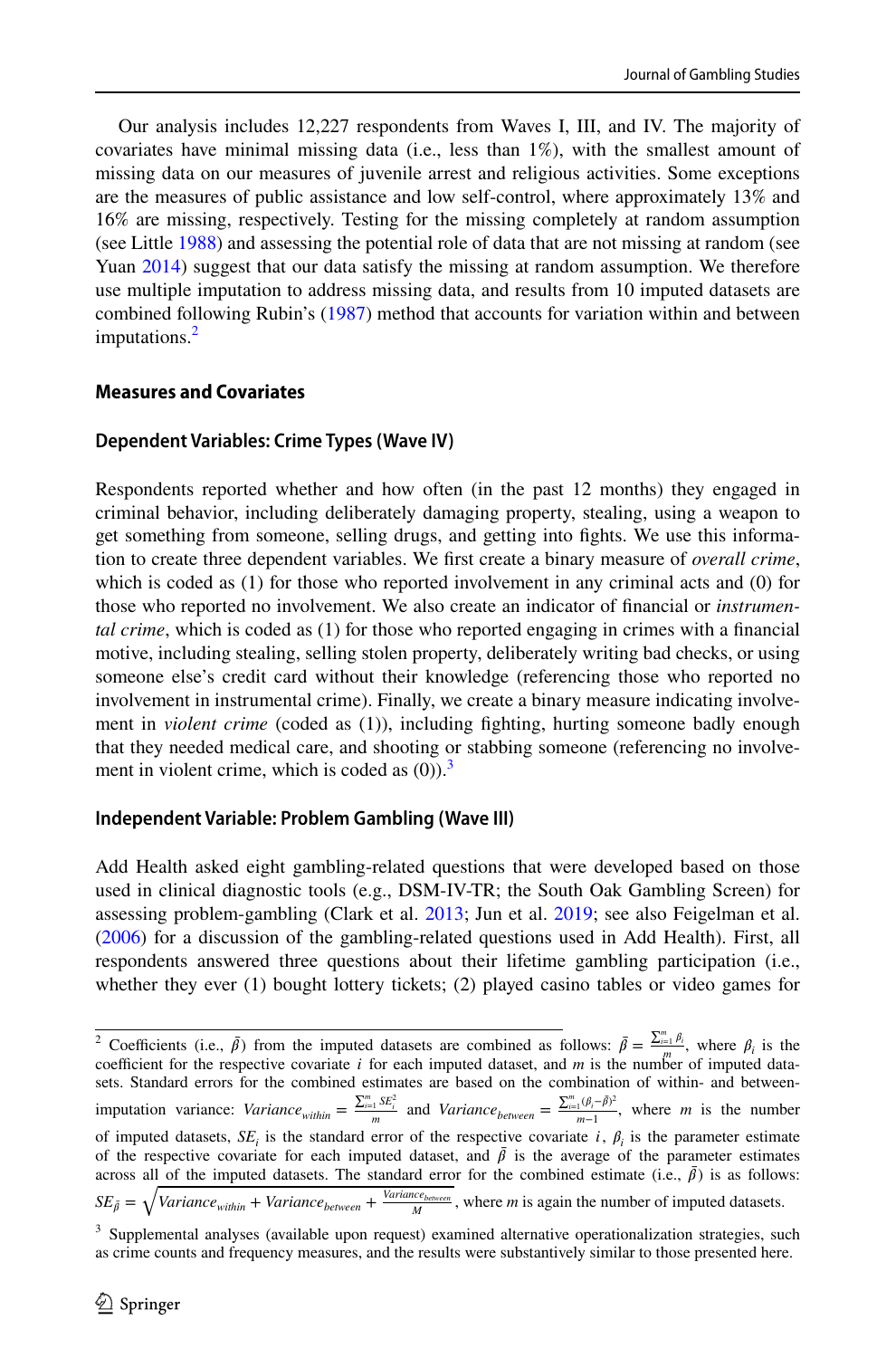money; or (3) played any other games, such as cards or bingo, for money, or bet on horse races or sporting events, or taken part in any other kinds of gambling for money). Among those who reported ever gambling, respondents answered one question that asked about the largest amount of money they had ever lost from gambling in a single year. From there, respondents who reported ever being behind by more than \$500 in a given year were asked the remaining four questions tapping additional gambling problems (i.e., whether (1) they ever experienced a period of two or more weeks spending a lot of time thinking about/planning gambling; (2) they ever gambled to relieve uncomfortable feelings; (3) they ever lost money gambling and returned to get even; or (4) gambling ever caused serious or repeated relationship problems).

Approximately 3% (i.e., 422 respondents) of our sample reported ever being behind by more than \$500 in a given year, and these respondents were asked the four follow-up questions related to other gambling problems. The prevalence of additional gambling problems was sparse, as only about half of the 422 respondents answered afrmatively to experiencing at least one of the four other gambling problems. Thus, in order to retain the largest number of respondents exhibiting problem gambling behaviors, we code *problem gamblers* as (1) for those who reported being behind by more than \$500 in a given year, referencing those who either did not report any gambling participation or who had never been behind by more than \$500 in any given year (coded as (0)).

To ensure that our indicator of problem gambling was not masking variation in the overall pattern of results, we conducted several sensitivity analyses utilizing alternative measures for problem gambling (see Uecker and Stokes [2016\)](#page-17-12). These included four measures indicating whether respondents were ever behind by \$500 over a year *and* (1) experienced a two week period thinking about gambling; (2) gambled to relieve uncomfortable feelings; (3) returned to gambling to get even; or (4) experienced serious relationship problems due to gambling. We also used these problem gambling indicators to create measures assessing the number of gambling problems reported by respondents. Across all of these operationalization strategies, the results from these sensitivity analyses (available upon request) were identical to those presented here.

#### **Covariates: Background Controls (Wave I)**

Demographic measures include self-reported gender (1*=male*; 0*=female*), race/ethnicity (dichotomous indicators for non-Hispanic *White*, non-Hispanic *Black*, *Hispanic*, non-Hispanic *Asian*, and non-Hispanic *other race*), and *age*. Familial background controls for socioeconomic disadvantage include a binary indicator for whether respondents *lived with both biological parents* during adolescence (1=lived with both parents; 0=lived in any other family structure). Additionally, family *socioeconomic status* ranges from 1 to 10 and is based on a combination of parents' educational attainment and occupational status (see Ford et al. [1999](#page-15-21)). *Neighborhood disadvantage* is the average of four census tract measures, including the percentage of adults unemployed, families below poverty, households receiving public assistance, and households headed by a single mother (Cronbach's  $\alpha = 0.931$ ). Moreover, a dichotomous control for parents' receipt of *public assistance* such as welfare is also included  $(1 =$  received public assistance;  $0 =$  otherwise).

*Delinquency* is a count (ranging from 0 to 9) of respondents' involvement in nine different behaviors in the past year (e.g., stealing, getting into physical fghts, selling drugs, using a weapon to get something from someone). *Delinquent peers* is a count (ranging from 0 to 9) of how many of the respondents' three best friends smoked cigarettes daily,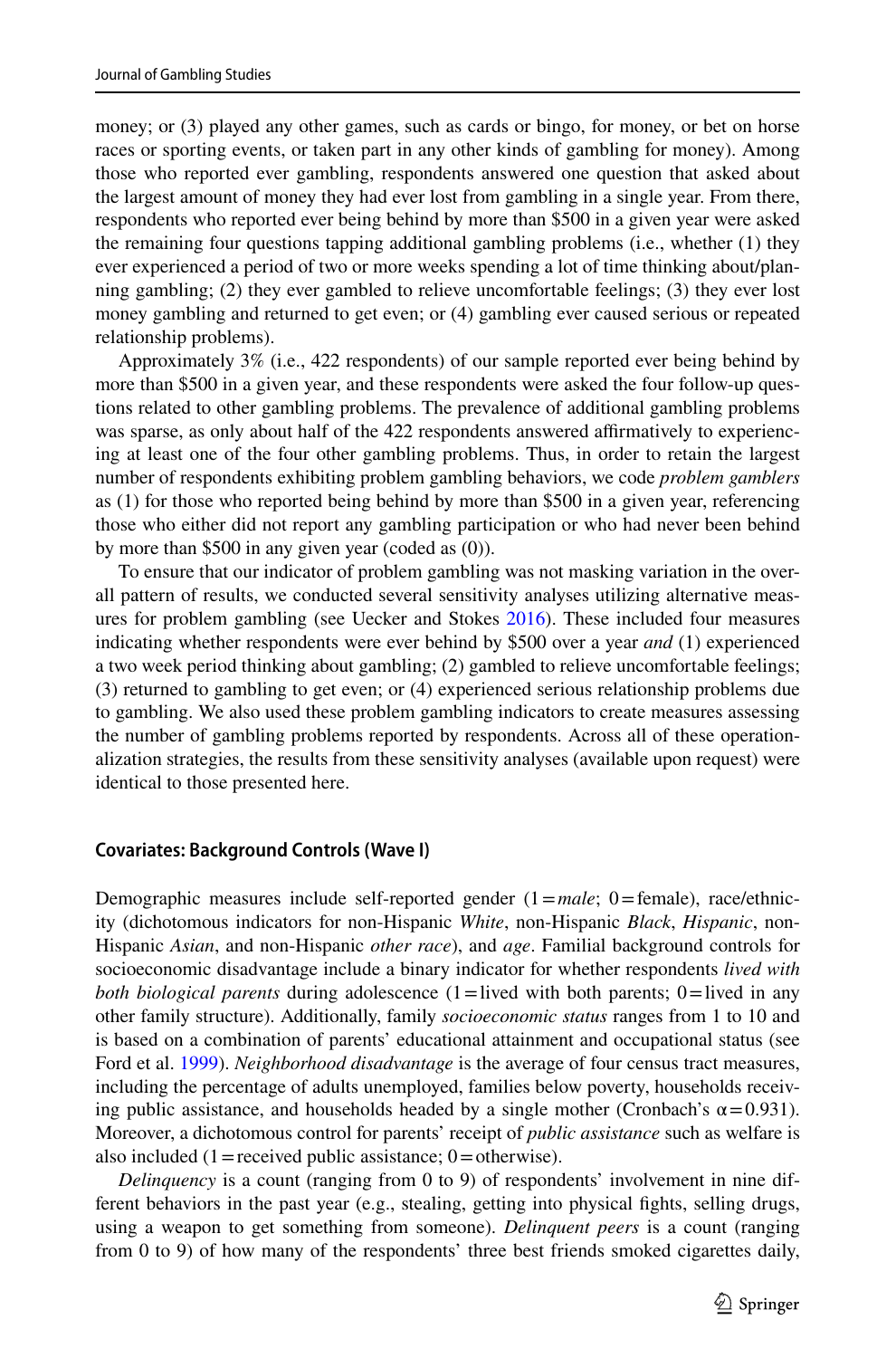smoked pot monthly, or drank alcohol monthly (Cronbach's  $\alpha$  = 0.758). *Drug use* is a count (ranging from 0 to 5) of respondents' use of  $(1)$  marijuana,  $(2)$  cocaine,  $(3)$  inhalants,  $(4)$ intravenous drugs, or (5) other illegal drugs in the 30 days preceding the interview. *Juvenile arrest* is based on retrospective questions from Wave IV and indicates whether respondents ever experienced an arrest before their  $18<sup>th</sup>$  birthday (1 = juvenile arrest; 0 = otherwise).

We control for respondents' most recent grade point average (*GPA*), which is the average of respondents' self-reported grades in English, history, math, and science. We also control for Add Health Picture Vocabulary Test Scores (*AHPVT*; ranging from 14 to 146), which is a 78-item abbreviated version of the Peabody Picture Vocabulary Test-revised. *School attachment* (ranging from 1 to 5) assesses respondents' average level of agreement that they feel close to people at their school, feel a part of their school, and are happy to be at their school (Cronbach's  $\alpha$ =0.775; see Johnson et al. [2006\)](#page-16-20). *Parental attachment* is a count (ranging from 0 to 6) of whether respondents (1) talked about schoolwork or grades, (2) worked on a project for school, or (3) talked about other school-related topics with each of their parents in the past four weeks (Cronbach's  $\alpha$  = 0.709). Following Beaver et al. ([2009\)](#page-15-22), *low self*-*control* is a sum of 23 items that assess respondents' impulsivity and decision-making processes (e.g., "you usually go with your "gut feeling" without thinking too much about the consequences of each alternative;" "when making decisions, you generally use a systematic method for judging and comparing alternatives;" Cronbach's  $\alpha$ =0.765). We also control for whether adolescents *work* 20+ *hours* per week (1=work 20+ hours; 0=otherwise). *Depression* in the past week is a summed scale of the frequency (never or rarely to most of the time or all of the time) of experiencing ten indicators from the Center for Epidemiological Studies Depression Scale, such as "you felt that you could not shake off the blues" and "you felt sad" (Cronbach's α=0.685). Finally, we include several dichotomous measures assessing *religious importance* (1=religion is very important; 0=otherwise), weekly *religious service attendance* in the past year (1=attend religious services weekly or more; 0=otherwise), daily *prayer* (1=pray daily; 0=otherwise), and weekly *youth group participation* in the past year (1=participate in youth group activities, Bible classes, or choir weekly or more; 0=otherwise). All descriptive statistics (i.e., mean, standard deviation, and minimum and maximum values) are presented in Table [1](#page-6-0).

# **Analytic Strategy**

Propensity score methods are used to statistically balance diferences in background characteristics between problem gamblers (the treatment group) and non-problem gamblers (the control group) so that we may better assess the direct relationship between problem gambling and criminal behavior, net of confounding bias (Guo and Fraser [2015](#page-15-23)). This is accomplished by frst regressing our binary indicator of problem gambling on the set of background controls via logistic regression analysis and retaining the predicted probabilities. The predicted probabilities—or propensity scores—range from 0 to 1, where higher values reflect a higher likelihood that a respondent reports problem gambling behaviors.<sup>[4](#page-5-0)</sup>

<span id="page-5-0"></span><sup>&</sup>lt;sup>4</sup> We restrict our analytic sample to those who fall within the region of common support (i.e., the range of propensity scores where problem gamblers and non-problem gamblers overlap). Following this restriction, there are 421 treated respondents and 11,260 controlled respondents.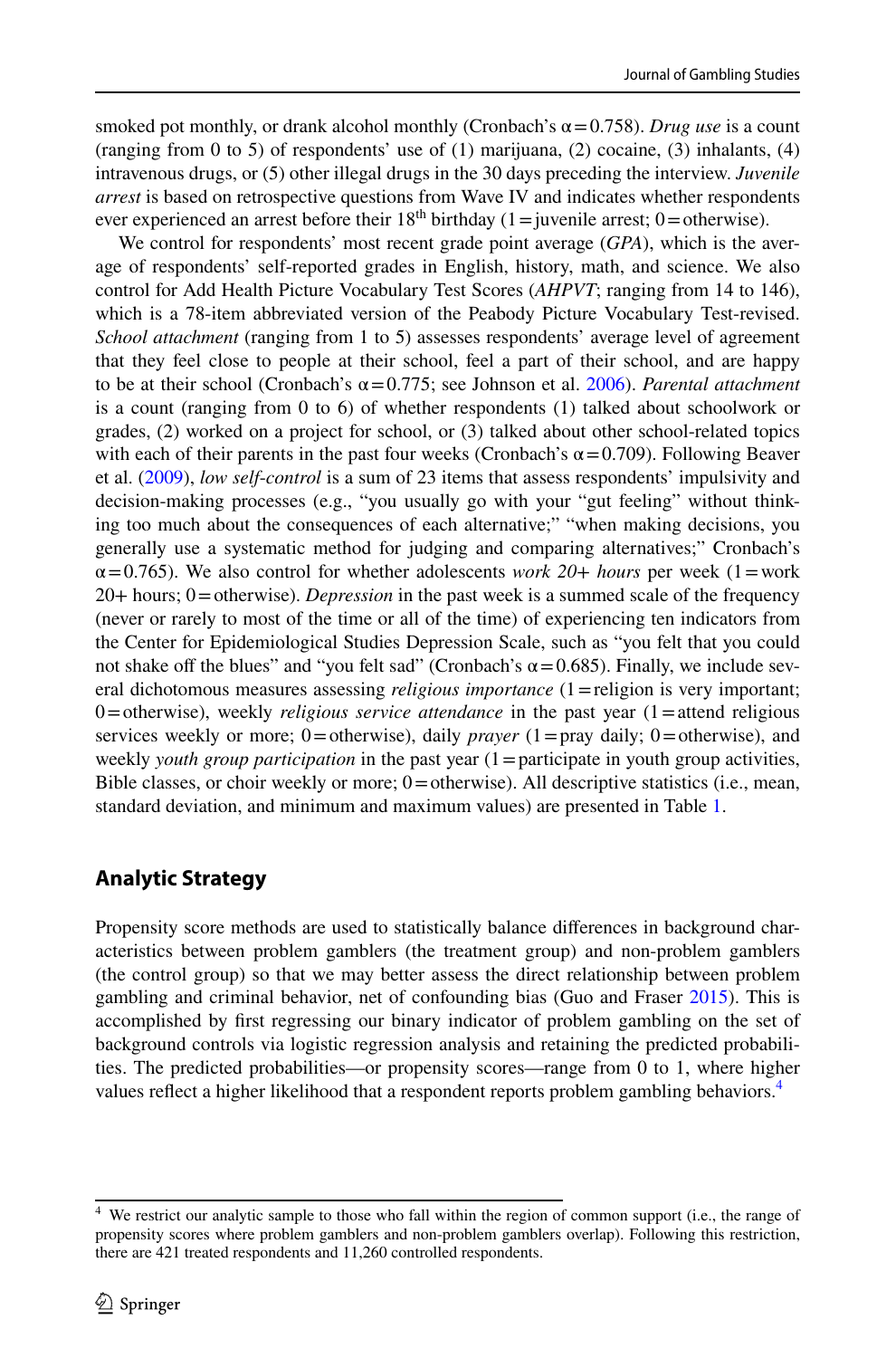| Variable                                  | Mean/percentage | <b>SD</b> | Minimum          | Maximum        |
|-------------------------------------------|-----------------|-----------|------------------|----------------|
| Dependent variables                       |                 |           |                  |                |
| Overall crime (%)                         | 14.356          |           | $\theta$         | 100            |
| Instrumental crime (%)                    | 11.109          |           | $\boldsymbol{0}$ | 100            |
| Violent crime (%)                         | 4.347           |           | $\overline{0}$   | 100            |
| Independent variable                      |                 |           |                  |                |
| Problem gambler (%)                       | 3.451           |           | $\boldsymbol{0}$ | 100            |
| Covariates                                |                 |           |                  |                |
| Male (%)                                  | 49.067          |           | $\boldsymbol{0}$ | 100            |
| White $(\%)$                              | 68.384          |           | $\overline{0}$   | 100            |
| Black (%)                                 | 14.935          |           | $\boldsymbol{0}$ | 100            |
| Hispanic (%)                              | 11.633          |           | $\overline{0}$   | 100            |
| Asian $(\%)$                              | 3.505           |           | $\overline{0}$   | 100            |
| Other race $(\%)$                         | 1.551           |           | $\boldsymbol{0}$ | 100            |
| Age                                       | 15.393          | 1.821     | 11               | 21             |
| Lived with both biological parents $(\%)$ | 58.121          |           | $\boldsymbol{0}$ | 100            |
| Socioeconomic status (%)                  | 6.094           | 2.603     | 1                | 10             |
| Neighborhood disadvantage (%)             | 8.68            | 6.511     | $\overline{0}$   | 51.626         |
| Public assistance (%)                     | 9.001           |           | 0                | 100            |
| Delinquency                               | 1.27            | 1.684     | 0                | 9              |
| Delinquent peers                          | 2.50            | 2.652     | 0                | 9              |
| Drug use                                  | 0.21            | 0.563     | 0                | 5              |
| Juvenile arrest (%)                       | 4.985           | —         | $\boldsymbol{0}$ | 100            |
| <b>GPA</b>                                | 2.75            | 0.862     | $\mathbf{1}$     | $\overline{4}$ |
| <b>AHPVT</b>                              | 101.77          | 14.314    | 14               | 146            |
| School attachment                         | 3.74            | 0.880     | $\mathbf{1}$     | 5              |
| Parental attachment                       | 2.01            | 1.706     | $\overline{0}$   | 6              |
| Low self-control                          | 47.48           | 8.362     | 18               | 92             |
| Work $20 + \text{hours}$ (%)              | 12.686          |           | 0                | 100            |
| Depression                                | 6.62            | 3.492     | $\overline{0}$   | 24             |
| Religious importance (%)                  | 40.558          |           | 0                | 100            |
| Religious service attendance (%)          | 37.905          |           | 0                | 100            |
| Prayer $(\%)$                             | 39.914          |           | $\boldsymbol{0}$ | 100            |
| Youth group participation (%)             | 20.829          |           | 0                | 100            |
| Sample size                               |                 |           |                  | 12,227         |

<span id="page-6-0"></span>**Table 1** Weighted descritpive statistics for crime types, problem gambler, and all covariates

*GPA* grade point average, *AHPVT* add health picture vocabulary test, *SD* Standard deviation

Using the propensity scores, we then weight controlled respondents in a manner so that they look statistically similar to treated respondents, so as to estimate the average treatment effect on the treated (ATT). That is, treated respondents receive a weight equivalent to:

### Problem Gambler = 1

whereas controlled respondents receive a weight equivalent to: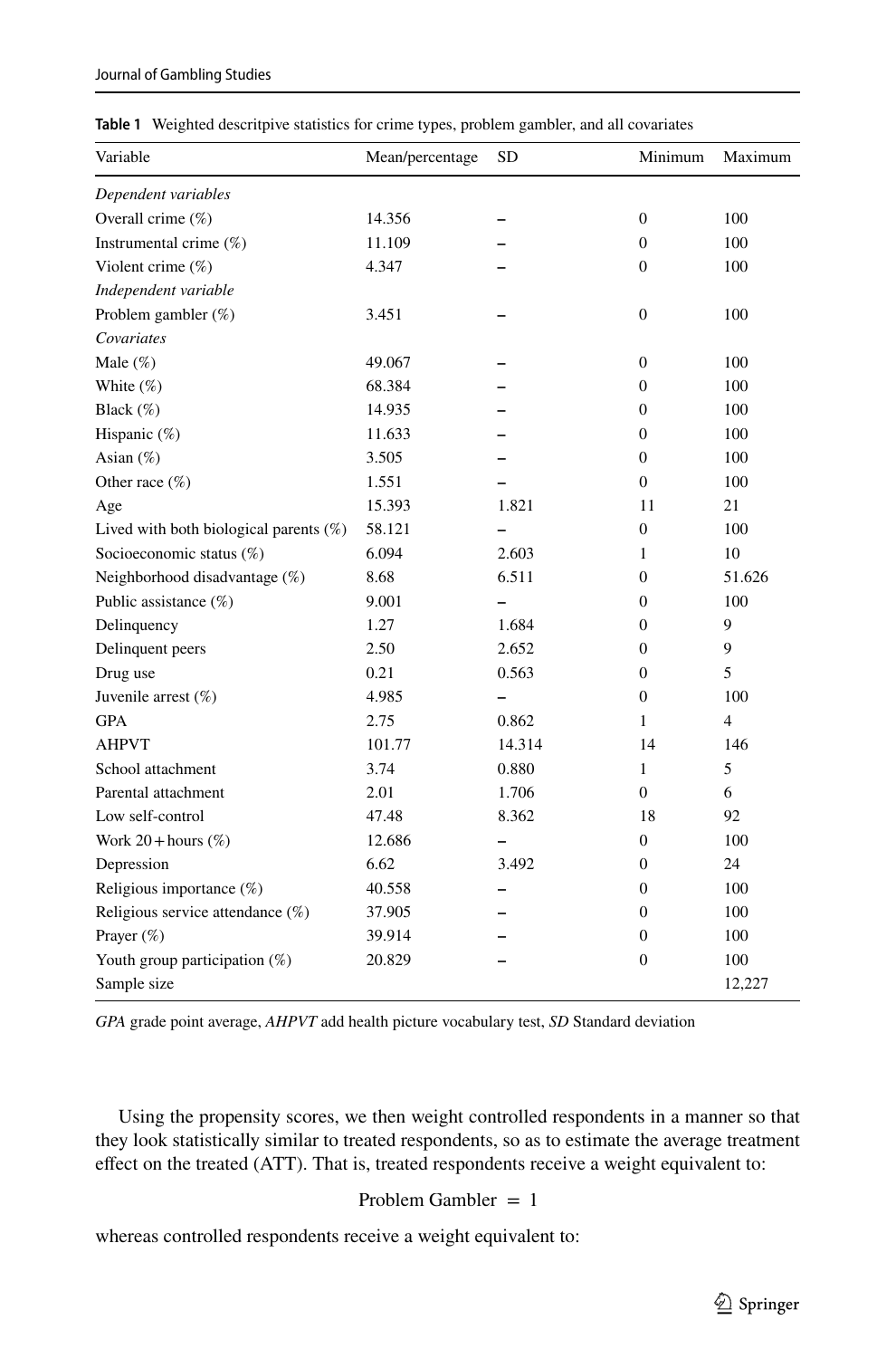Non - Problem Gambler = 
$$
\frac{p(\text{Problem Gambler})}{1 - p(\text{Problem Gambler})}
$$

where  $p$  is the predicted probability generated from the logistic regression analysis. We assess whether diferences in the background controls in our unweighted and weighted samples are balanced with the weights by examining the standardized diferences in the means and proportions between treated and controlled respondents. A standardized diference greater than  $|0.10|$  suggests imbalance (Austin [2009\)](#page-14-9). Once balance is achieved, we examine the relationship between problem gambling and criminal behavior in our weighted sample.

In addition to propensity score weighting, we also utilize propensity score matching. Rather than creating a counterfactual sample with weights, we instead match treated respondents with controlled respondents who have a similar propensity for problem gambling. We then re-examine the relationships between problem gambling and criminal behavior within our matched sample. Our results conclude by testing the robustness of our fndings via alternative propensity score matching algorithms. The propensity score weighting analysis was conducted in SAS 9.4 (Lanehart et al. [2012](#page-16-21)), and the propensity score matching analyses were conducted in Stata 15 via the "psmatch2" procedure (Leuven and Sianesi [2003\)](#page-16-22).

# **Results**

Table [2](#page-8-0) shows the means and proportions of all background controls by problem gambling status in the unweighted and weighted samples. As expected in the unweighted sample, problem gamblers difer considerably on a number of background controls compared to non-problem gamblers. For instance, problem gamblers report more delinquency, delinquent peers, and drug use. After applying the propensity score weights, however, all differences in the background controls between problem gamblers and non-problem gamblers are balanced, as evidenced by the standardized diferences falling below |0.10| in the weighted sample.

Table [3](#page-10-0) shows the coefficients from several logistic regression analyses, where problem gambling is used to predict criminal behavior. Coefficients can be exponentiated (i.e.,  $exp(b<sub>k</sub>)$ ) in order to obtain the odds ratios. The first set of coefficients shows the estimates associated with problem gambling in the unweighted sample, which are all positive and statistically significant  $(p < 0.001)$ . That is, in the unweighted sample, problem gambling increases the odds of overall crime, instrumental crime, and violent crime by a factor of 2.108, 2.029, and 2.522, respectively. In the weighted sample, however, all of the estimates associated with problem gambling are not only attenuated in size, but they all fall out of statistical signifcance. That is, after accounting for diferences in the background characteristics between problem gamblers and non-problem gamblers, the crime-inducing efects of problem gambling are null.

To further investigate the role of confounding bias in the association between problem gambling and crime, a one-to-one nearest neighbor matching algorithm (without replacement) is used in the following analysis. A caliper of 0.01 is used in the matching procedure, meaning problem gamblers are matched with a non-problem gambler whose propensity score deviates by no more than 0.01 from their match. All treated respondents are success-fully matched with a controlled respondent. The bivariate associations shown in Table [4](#page-11-0)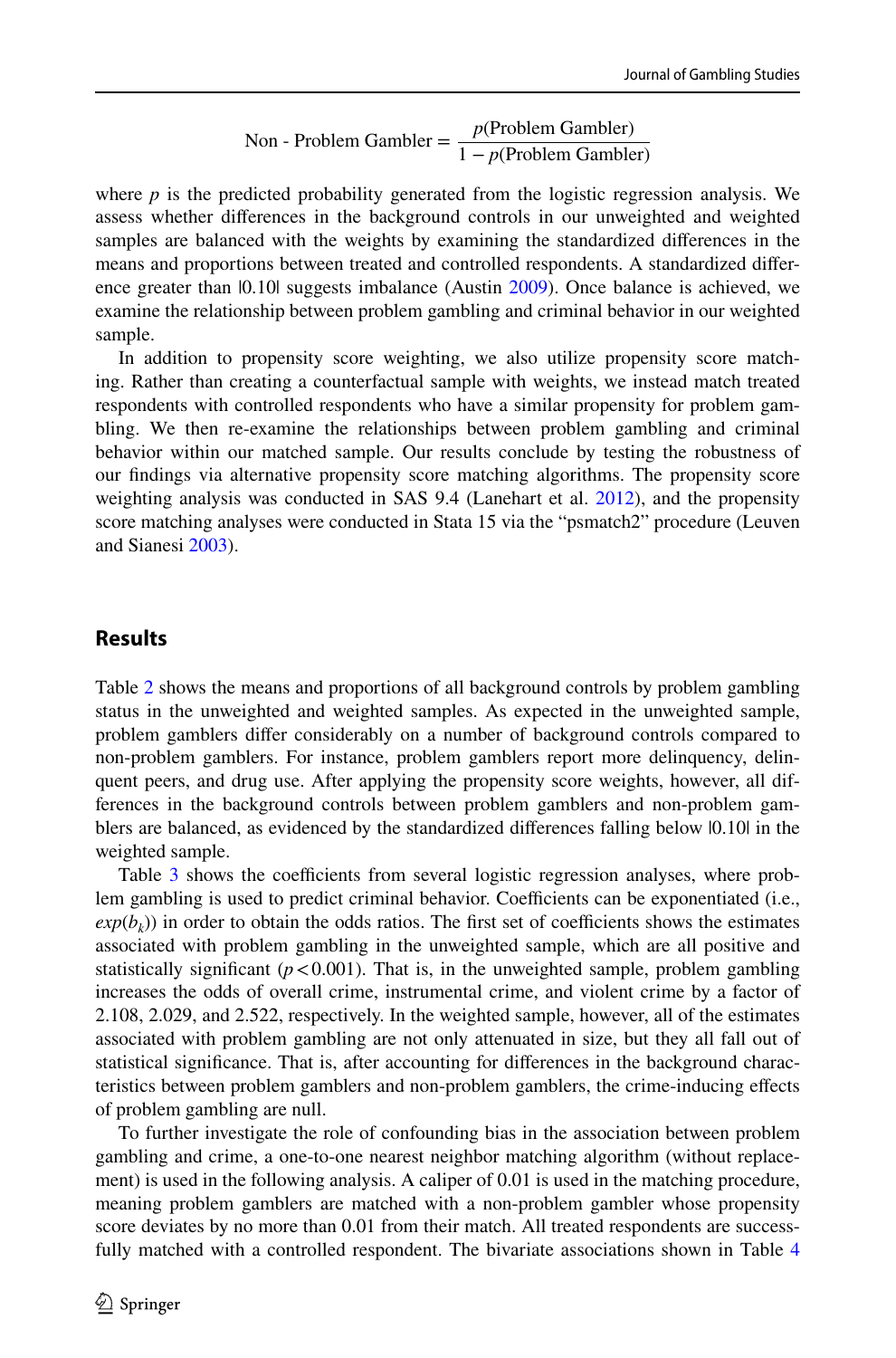<span id="page-8-0"></span>

| ì             |
|---------------|
| ć             |
| j             |
| l<br>l        |
| l<br>i        |
| ۱             |
| l<br>ł        |
| l             |
| í<br>١<br>l   |
| j<br>١o٠      |
|               |
| į<br>į<br>j   |
| i<br>۳        |
|               |
| ׇ֚֘֝֬         |
| Ś<br>ׅ֘֒<br>l |
| j<br>i        |
| $\vdots$<br>ì |
| l             |
| I             |
| j             |
|               |
|               |
| ֚֬֓֡֡֡֡֡֡֡    |
|               |
| ļ<br>١<br>l   |
| ĉ<br>į<br>高   |
| ľ             |

| Variable                               | Unweighted sample |                        |             | Weighted sample |                        |             |
|----------------------------------------|-------------------|------------------------|-------------|-----------------|------------------------|-------------|
|                                        | Problem gambler   | Non-problem<br>gambler | IStd. Diff. | Problem gambler | Non-problem<br>gambler | IStd. Diff. |
| Male $(\%)$                            | 85.178            | 47.716                 | 0.864       | 85.123          | 85.563                 | 0.012       |
| White $(\%)$                           | 69.490            | 68.342                 | 0.025       | 69.376          | 69.115                 | 0.006       |
| Black $(\%)$                           | 13.664            | 14.983                 | 0.038       | 13.715          | 13.626                 | 0.003       |
| Hispanic (%)                           | 8.829             | 11.738                 | 0.096       | 8.862           | 8.739                  | 0.004       |
| Asian $(\%)$                           | 6.290             | 3.401                  | 0.135       | 6.314           | 6.222                  | 0.004       |
| Other race $(\%)$                      | 2.273             | 1.524                  | 0.055       | 2.281           | 2.298                  | 0.001       |
| Age                                    | 16.097            | 15.367                 | 0.425       | 16.086          | 16.128                 | 0.024       |
| Lived with both biological parents (%) | 48.415            | 58.484                 | 0.203       | 48.595          | 48.190                 | 0.008       |
| Socioeconomic status                   | 6.033             | 6.096                  | 0.024       | 6.031           | 6.013                  | 0.007       |
| Neighborhood disadvantage (%)          | 8.687             | 8.677                  | 0.002       | 8.684           | 8.708                  | 0.004       |
| Public assistance (%)                  | 10.150            | 8.958                  | 0.041       | 10.187          | 10.414                 | 0.007       |
| Delinquency                            | 2.176             | 1.233                  | 0.490       | 2.155           | 2.191                  | 0.017       |
| Delinquent peers                       | 4.091             | 2.443                  | 0.607       | 4.073           | 4.156                  | 0.028       |
| Drug use                               | 0.491             | 0.200                  | 0.402       | 0.485           | 0.500                  | 0.017       |
| Juvenile arrest (%)                    | 13.090            | 4.682                  | 0.299       | 12.767          | 12.724                 | 0.001       |
| GPA                                    | 2.434             | 2.757                  | 0.374       | 2.437           | 2.417                  | 0.022       |
| <b>AHPVT</b>                           | 100.454           | 101.824                | 0.102       | 100.452         | 100.231                | 0.016       |
| School attachment                      | 3.625             | 3.743                  | 0.127       | 3.627           | 3.627                  | 0.000       |
| Parental attachment                    | 1.682             | 2.026                  | 0.210       | 1.688           | 1.666                  | 0.013       |
| Low self-control                       | 50.329            | 47.378                 | 0.321       | 50.284          | 50.390                 | 0.011       |
| Work $20 +$ hours (%)                  | 28.065            | 12.111                 | 0.406       | 27.797          | 28.468                 | 0.015       |
| Depression                             | 7.106             | 6.598                  | 0.136       | 7.110           | 7.147                  | 0.010       |
| Religious importance (%)               | 28.519            | 41.009                 | 0.265       | 28.625          | 28.327                 | 0.007       |
| Religious service attendance (%)       | 21.069            | 38.535                 | 0.389       | 21.148          | 20.719                 | 0.011       |
| Prayer (%)                             | 27.344            | 40.384                 | 0.278       | 27.446          | 27.308                 | 0.003       |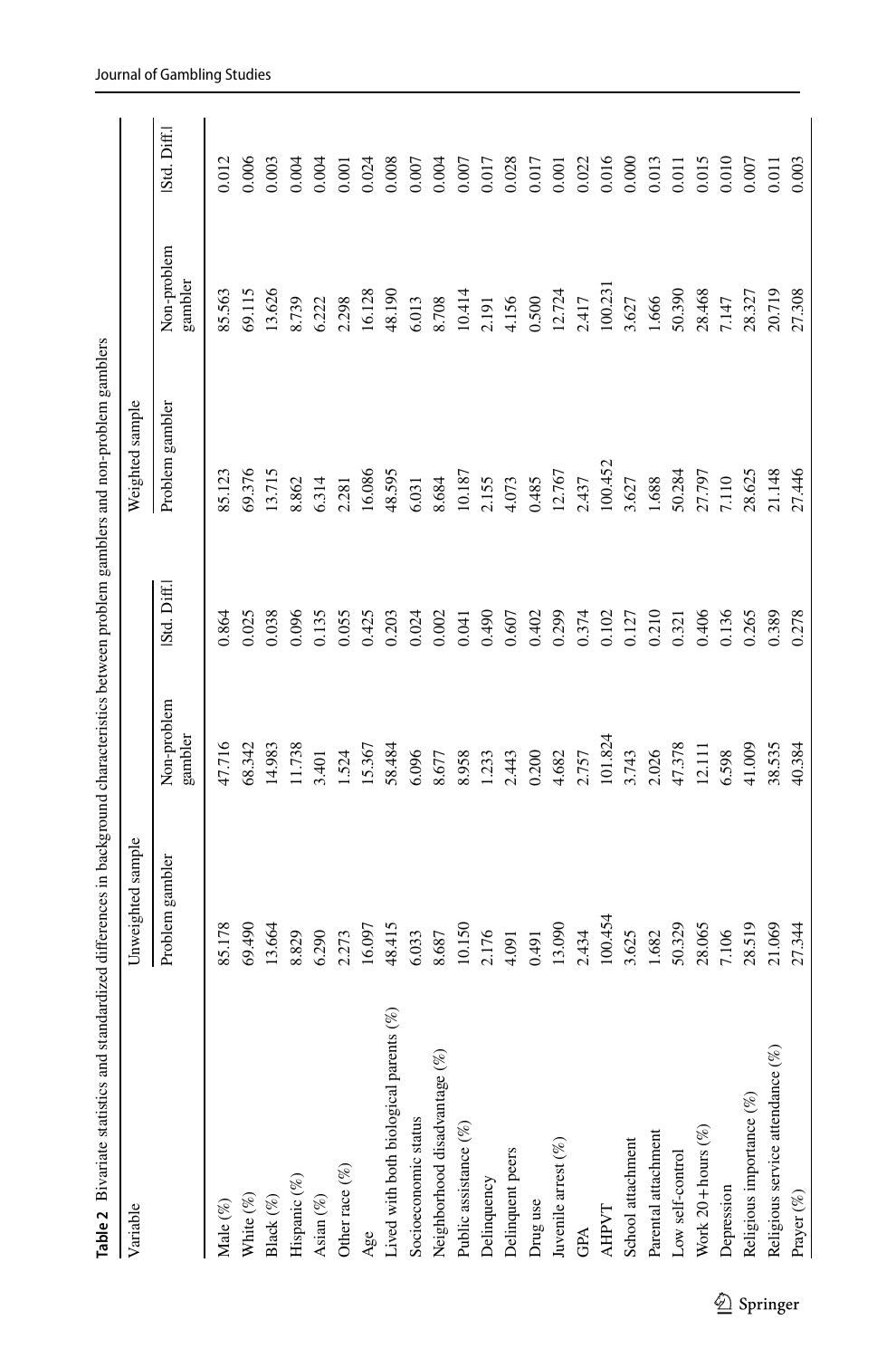|   | ï                                                                   |
|---|---------------------------------------------------------------------|
|   |                                                                     |
|   |                                                                     |
|   |                                                                     |
|   |                                                                     |
|   |                                                                     |
|   |                                                                     |
|   |                                                                     |
|   | ֖֖֖ׅׅׅׅׅ֖ׅ֖֪ׅ֖֧֧ׅ֧֧ׅ֧֚֚֚֚֚֚֚֚֚֚֚֚֚֚֚֚֡֝֝֓֕֓֡֬֝֬֝֬֝֬֝֬֝֓֝֓֞֝֬֝֓֞֝֬֝֬ |
|   |                                                                     |
|   | י                                                                   |
|   |                                                                     |
|   |                                                                     |
|   |                                                                     |
|   |                                                                     |
|   |                                                                     |
|   |                                                                     |
|   |                                                                     |
|   |                                                                     |
| г |                                                                     |
|   |                                                                     |
| ¢ |                                                                     |
|   |                                                                     |
|   |                                                                     |
|   |                                                                     |
|   |                                                                     |
| å |                                                                     |

|                          | Unweighted sample |                        |              | Weighted sample |                        |              |
|--------------------------|-------------------|------------------------|--------------|-----------------|------------------------|--------------|
|                          | Problem gambler   | Non-problem<br>gambler | IStd. Diff.I | Problem gambler | Non-problem<br>gambler | IStd. Diff.) |
| outh group Participation | 12.271            | 21.150                 | 0.240        | 12.316          | 12.134                 | 0.006        |
| ample size               | 422               | 11,805                 |              | 421             | 11,260                 |              |

or A grade point average, AHPV1 add neatin picture vocabulary test. Weighted sample excludes one treated respondenticle, problem-gambier) and 343 controlled respondents (i.e., non-problem gamblers) who fell out of the regi ents (i.e., non-problem gamblers) who fell out of the region of common support. A standardized diference below |0.10| suggests the diference in a respective background control is balanced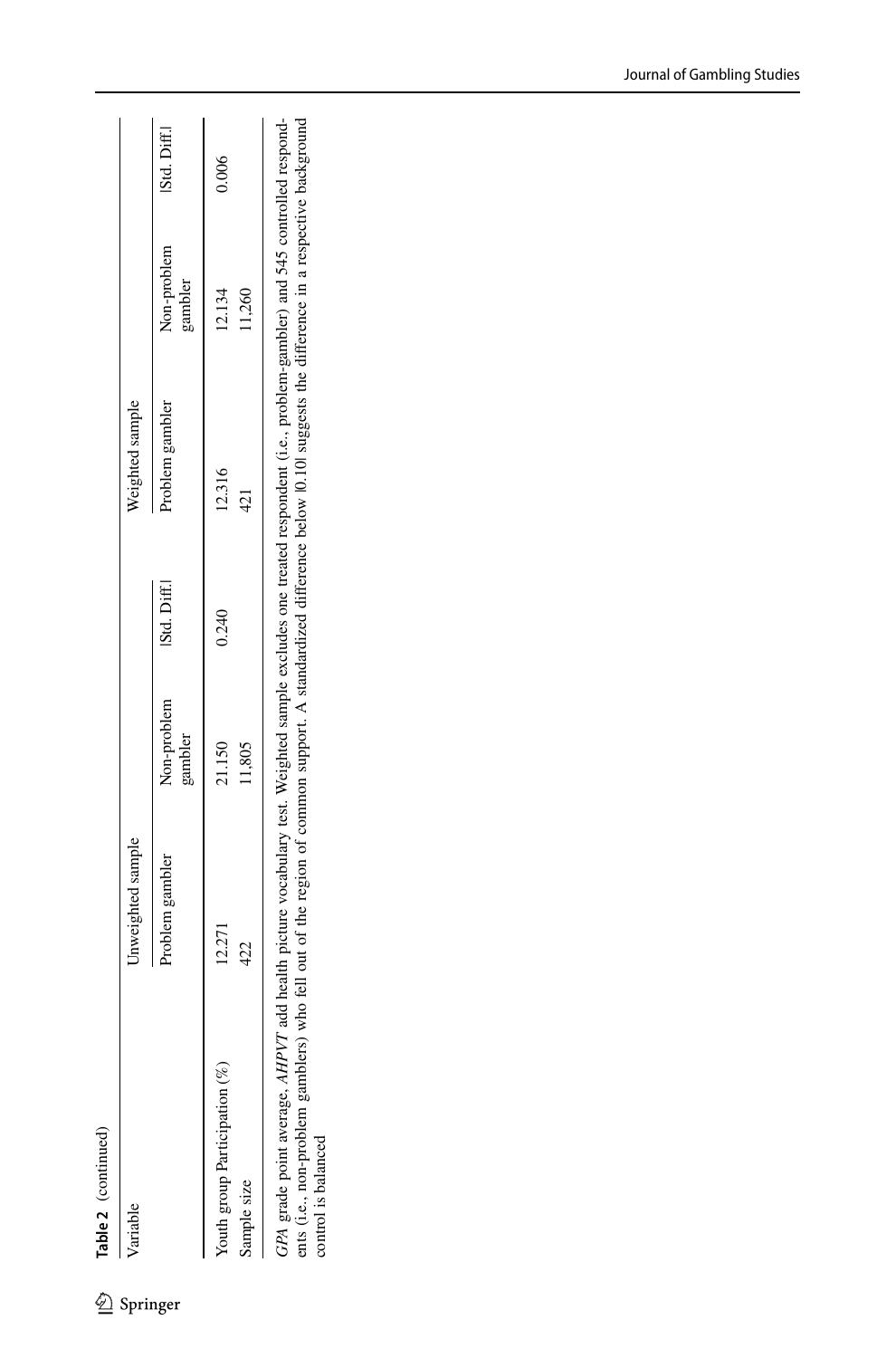<span id="page-10-0"></span>

|                                                                                                                                    |   |     | Weighted                                                                                            |                |                                              |
|------------------------------------------------------------------------------------------------------------------------------------|---|-----|-----------------------------------------------------------------------------------------------------|----------------|----------------------------------------------|
|                                                                                                                                    | h | SE. |                                                                                                     | SE.            | Z-value                                      |
| Outcome measures Unweighted<br>estimates of problem gambling<br>on crime types: propensity score<br>Overall crime<br>Violent crime |   |     |                                                                                                     |                |                                              |
|                                                                                                                                    |   |     |                                                                                                     |                | 1.477                                        |
|                                                                                                                                    |   |     |                                                                                                     | 0.254          | 0.945                                        |
|                                                                                                                                    |   |     | $0.746$ $0.144$ $5.161*$<br>Instrumental crime $0.708$ $0.166$ $4.269*$<br>$0.925$ $0.238$ $3.891*$ | $Z$ -value $h$ | 0.221 0.152 1.457<br>0.257<br>0.174<br>0.241 |

SE refers to standard error. Propensity scores for weights estimated via a logistic regression model predicting problem gambling. All covariates shown in Table [1](#page-6-0) (as well as the Add Health sampling weights) were used in the estimation of propensity scores. Coefficients in the weighted sample represent average treatment effects on the treated (ATT)

*\*p*<0.001 (two-tailed test)

suggest that this matching procedure results in sufficient balance in the background controls between problem gamblers and non-problem gamblers, as all of the standardized differences are below |0.10|.

Table [5](#page-12-0) reports the coefficients from logistic regression analyses, where problem gambling is used to predict the odds of criminal behavior in young adulthood in the matched sample. For ease of comparison, we repeat the estimates from these associations in the original, unmatched sample in Table [5,](#page-12-0) which are all positive and signifcantly associated with increases in the odds of offending. Once again, however, these associations are no longer statistically signifcant after we account for pre-existing diferences between problem and non-problem gamblers in our matched sample.

To further aid interpretation, Fig. [1](#page-12-1) presents the predicted probabilities for each of the crime outcomes for problem gamblers and non-problem gamblers in both the unmatched and matched samples. The predicted probabilities for all of the crime outcomes are signifcantly higher for problem gamblers in the unmatched sample; however, there are no signifcant diferences observed in the matched sample.

As a final assessment, Table [6](#page-13-0) reports the logistic regression coefficients associated with problem gambling using three additional propensity score matching algorithms. The frst employs one-to-one nearest neighbor matching with replacement, wherein controlled respondents can be used in more than one match. The second uses a one-to-three nearest neighbor matching algorithm, which matches each problem gambler with three non-problem gamblers. The third matching algorithm utilizes a kernel-based matching estimator, which matches all problem gamblers with their closest controlled match but gives greater weight to closer matches and less weight to more distant matches. Across all of the various matching algorithms and outcomes, problem gambling is not signifcantly associated with criminal behavior.

### **Discussion and Conclusions**

Using a longitudinal, nationally representative dataset and several propensity score weighting and matching techniques, this study examined the role of confounding bias in the relationship between problem gambling and criminal behavior in young adulthood. Consistent with the wealth of prior research, we initially observed a positive and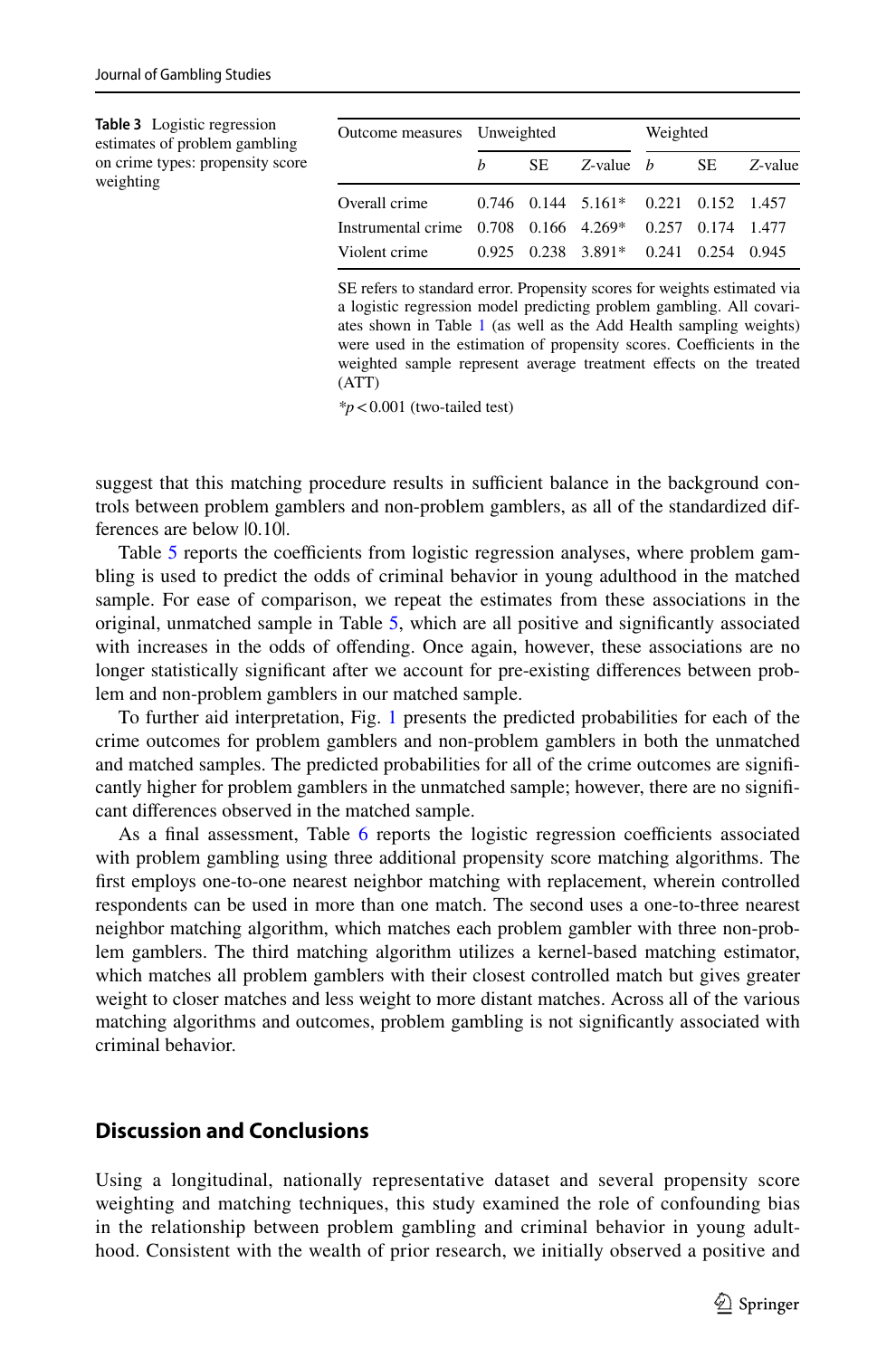| Variable                            | Problem gambler | Non-problem<br>gambler | IStd. Diff. |
|-------------------------------------|-----------------|------------------------|-------------|
| Male $(\%)$                         | 85.123          | 85.621                 | 0.014       |
| White $(\%)$                        | 69.376          | 69.717                 | 0.007       |
| Black $(\%)$                        | 13.715          | 13.204                 | 0.015       |
| Hispanic $(\%)$                     | 8.862           | 9.308                  | 0.016       |
| Asian $(\%)$                        | 6.314           | 5.862                  | 0.019       |
| Other race $(\%)$                   | 2.281           | 1.890                  | 0.027       |
| Age                                 | 16.086          | 15.997                 | 0.052       |
| Lived with both biological parents  | 0.486           | 0.503                  | 0.034       |
| Socioeconomic status                | 6.031           | 5.962                  | 0.027       |
| Neighborhood disadvantage (%)       | 8.684           | 8.544                  | 0.021       |
| Public assistance (%)               | 10.187          | 10.151                 | 0.001       |
| Delinquency                         | 2.155           | 2.036                  | 0.055       |
| Delinquent peers                    | 4.073           | 3.969                  | 0.036       |
| Drug use                            | 0.485           | 0.441                  | 0.053       |
| Juvenile arrest $(\%)$              | 12.767          | 10.691                 | 0.065       |
| <b>GPA</b>                          | 2.437           | 2.425                  | 0.013       |
| <b>AHPVT</b>                        | 100.452         | 100.496                | 0.003       |
| School attachment                   | 3.627           | 3.631                  | 0.003       |
| Parental attachment                 | 1.688           | 1.704                  | 0.010       |
| Low self-control                    | 50.284          | 49.837                 | 0.048       |
| Work $20 + \text{hours}$ (%)        | 27.797          | 26.116                 | 0.038       |
| Depression                          | 7.110           | 6.941                  | 0.045       |
| Religious importance $(\%)$         | 28.625          | 29.311                 | 0.015       |
| Religious service attendance $(\%)$ | 21.148          | 23.984                 | 0.068       |
| Prayer $(\%)$                       | 27.446          | 27.976                 | 0.012       |
| Youth group participation (%)       | 12.316          | 12.508                 | 0.006       |

<span id="page-11-0"></span>**Table 4** Bivariate statistics and standardized diferences in background characteristics between problem gamblers and non-problem gamblers in the matched sample  $(N=421$  matched pairs)

*GPA* grade point average, *AHPVT* add health picture vocabulary test. Matched sample was generated using one-to-one nearest-neighbor matching without replacement. A Caliper of 0.01 was specifed during the matching procedure. A standardized difference below  $|0.10|$  suggests the difference in a respective background control is balanced

statistically signifcant relationship between problem gambling and crime. However, once we accounted for the pre-existing diferences between problem gamblers and nonproblem gamblers, we found no meaningful association between problem gambling and crime.

Scholars have long debated the causal association between problem gambling and crime (Adolphe et al. [2019\)](#page-14-0). Whereas some suggest that gambling is a precursor to crime (Clark and Walker [2009](#page-15-1); Laursen et al. [2016](#page-16-2)), others suggest that crime is a precursor to problem gambling (Abbott and McKenna [2005;](#page-14-5) Jun et al. [2019](#page-16-5)). Further, some contend that problem gambling and crime are merely diferent manifestations of a common set of characteristics that underlie the "generality of deviance" (Barnes et al. [2005](#page-14-10); Jones and Quisenberry [2004](#page-16-15); Mishra et al. [2011,](#page-16-14) [2017](#page-16-17)). Our results parallel the latter, as problem gamblers exhibited social-psychological and behavioral characteristics that criminological research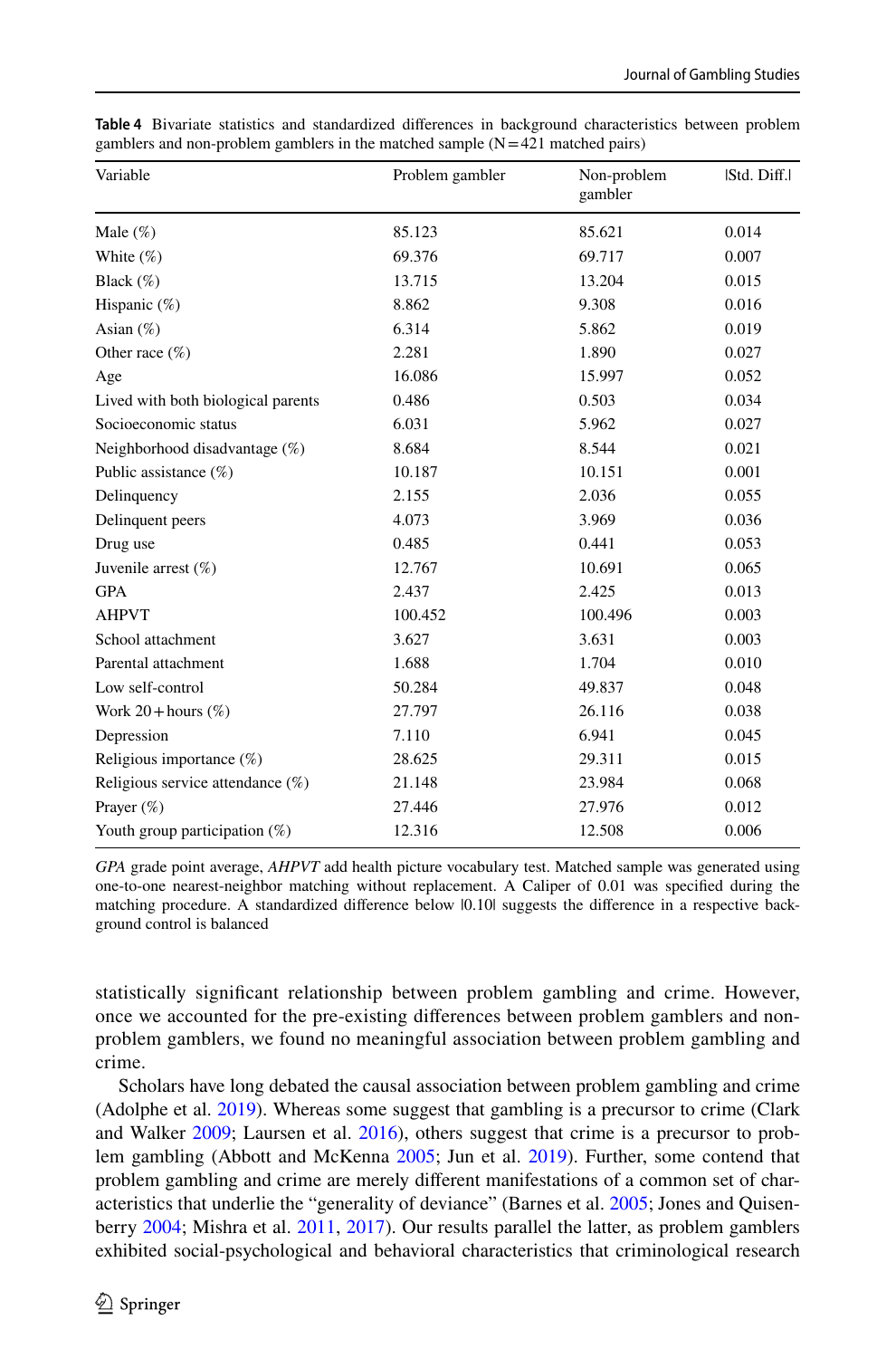<span id="page-12-0"></span>

| <b>Table 5</b> Logistic regression<br>estimates of problem gambling | Outcome measures                            | Unmatched |     |                                                  | Matched           |             |         |
|---------------------------------------------------------------------|---------------------------------------------|-----------|-----|--------------------------------------------------|-------------------|-------------|---------|
| on crime types: propensity score<br>matching                        |                                             | h         | SE. | $Z$ -value $h$                                   |                   | SE.         | Z-value |
|                                                                     | Overall crime                               |           |     | $0.746$ $0.144$ $5.161*$ $0.306$ $0.299$ $1.024$ |                   |             |         |
|                                                                     | Instrumental crime $0.708$ $0.166$ $4.269*$ |           |     |                                                  | 0.327 0.356 0.919 |             |         |
|                                                                     | Violent crime                               |           |     | $0.925$ $0.238$ $3.891*$                         | 0.393             | 0.435 0.903 |         |
|                                                                     |                                             |           |     |                                                  |                   |             |         |

Matched sample was generated using one-to-one nearest-neighbor matching without replacement. A caliper of 0.01 was specifed. Propensity scores estimated via a logistic regression model predicting problem gambling. All covariates shown in Table [1](#page-6-0) (as well as the Add Health sampling weights) were used in the estimation of propensity scores. Matched sample include 421 matched pairs. Coefficients for the matched sample represent the average treatment efects on the treated (ATT). Bootstrapped standard errors (SE) for coefficients in the matched sample were estimated across 1000 repetitions

 $**p* < 0.001$  (two-tailed test)



<span id="page-12-1"></span>**Fig. 1** Predicted Probabilities of Crime by Problem Gambling Status in the Unmatched and Matched Samples

has long speculated to be associated with crime (e.g., Akers [1973;](#page-14-6) Gottfredson and Hirschi [1990\)](#page-15-9).

The implications of our fndings suggest that curtailing problem gambling, and the criminogenic consequences that may arise from problem gambling, involves implementing early prevention/intervention eforts targeted at those with a propensity for general deviance. That is, it may be efective to implement strategies aimed at reducing risky behavior in general, as opposed to strategies specifc to gambling behaviors (Mishra et al. [2011](#page-16-14), [2017;](#page-16-17) Stinchfeld [2004](#page-17-13)). For example, treatment and prevention programs can attempt to strengthen mental health and decision-making abilities in at-risk youth and young adults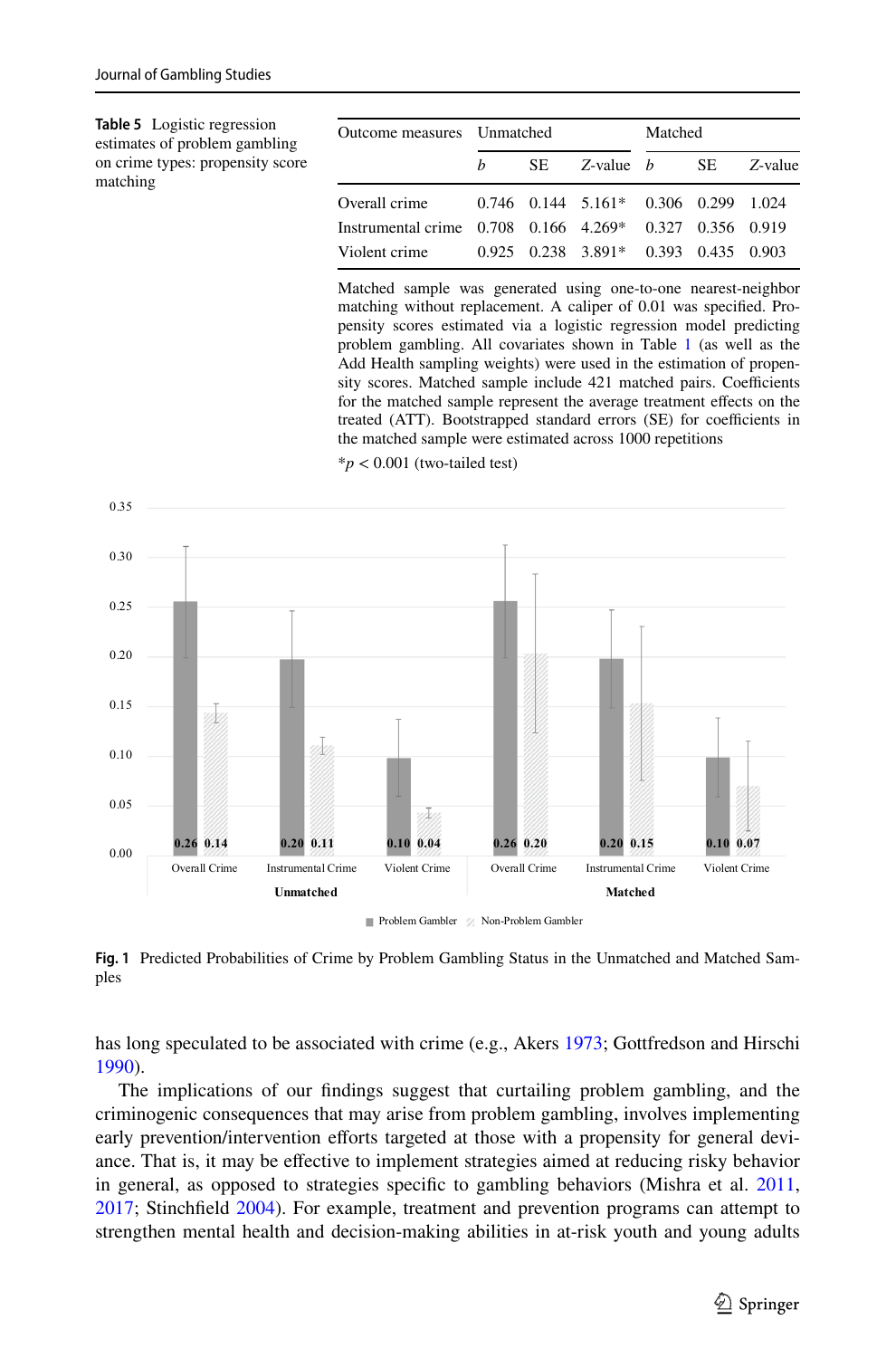| Matching algorithm                                       |       | Problem gambling estimates |         |
|----------------------------------------------------------|-------|----------------------------|---------|
|                                                          | b     | SE                         | Z-value |
| Overall crime                                            |       |                            |         |
| 1-to-1 nearest neighbor with replacement (caliper: 0.01) | 0.355 | 0.338                      | 1.049   |
| 1-to-3 nearest neighbor with replacement (caliper: 0.01) | 0.269 | 0.239                      | 1.125   |
| Kernel-based matching (bandwidth: 0.01)                  | 0.257 | 0.162                      | 1.584   |
| Instrumental crime                                       |       |                            |         |
| 1-to-1 nearest neighbor with replacement (caliper: 0.01) | 0.389 | 0.393                      | 0.989   |
| 1-to-3 nearest neighbor with replacement (caliper: 0.01) | 0.304 | 0.276                      | 1.101   |
| Kernel-based matching (bandwidth: 0.01)                  | 0.286 | 0.175                      | 1.641   |
| Violent crime                                            |       |                            |         |
| 1-to-1 nearest neighbor with replacement (caliper: 0.01) | 0.461 | 0.451                      | 1.022   |
| 1-to-3 nearest neighbor with replacement (caliper: 0.01) | 0.340 | 0.321                      | 1.059   |
| Kernel-based matching (bandwidth: 0.01)                  | 0.319 | 0.248                      | 1.288   |

<span id="page-13-0"></span>**Table 6** Logistic regression estimates of problem gambling predicting crime types: alternative propensity score matching techniques

Propensity scores estimated via a logistic regression model predicting problem-gambling. All covariates shown in Table [1](#page-6-0) (as well as the Add Health sampling weights) were used in the estimation of propensity scores. Coefficients represent the average treatment effect on the treated (ATT). Bootstrapped standard errors (SE) for coefficients were estimated across 1000 repetitions

(Na and Paternoster [2012\)](#page-16-23). In addition, policies can further seek to provide opportunities to engage in structured activities that encourage school and adult interaction with at-risk youth, such as having after-school programs and activities (Nofziger and Rosen [2016](#page-16-24)). Moreover, such programs could target high-risk areas, such as more disadvantaged neighborhoods or neighborhoods with high concentrations of gambling (Welte et al. [2017](#page-17-5)). Criminologists have suggested that early intervention among those with behavioral problems, such as those mentioned above, can reduce the likelihood of involvement in crime over the life course (Moftt [1993](#page-16-25)). Given the overlapping predictors of problem gambling and crime, such practices may simultaneously reduce a variety of problem behaviors (Barnes et al. [2005;](#page-14-10) Vitaro et al. [2001\)](#page-17-10).

Although it is relatively uncommon among existing studies on problem gambling (see Gainsbury et al. [2016](#page-15-24)), we relied on propensity score methods since these quasi-experimental analyses improve our assessment of the direct effects of problem gambling on crime net of potential confounders. Indeed, randomized controlled trials are the gold standard insofar as treatment efects are concerned (Austin [2011\)](#page-14-11). Yet, in the social and behavioral sciences, where assigning "treatments" like problem gambling is impractical, the estimation of such effects can be difficult. As our results show, propensity score methods share many of the appealing aspects of randomized controlled trials, and future studies examining the consequences associated with problem gambling may beneft from implementing such methods.

Some study limitations should be noted. First, because Add Health is a school-based sample, it is plausible that those most susceptible to gambling and criminal behavior (e.g., dropouts or absentees) in young adulthood are missing. Moreover, although the prevalence (3.451%) of problem gambling based on our operationalization (i.e., ever being behind by more than \$500 in a given year due to gambling) is close to the national average (Welte et al. [2015\)](#page-17-14), we recognize that our measure is fairly broad. As aforementioned, sensitivity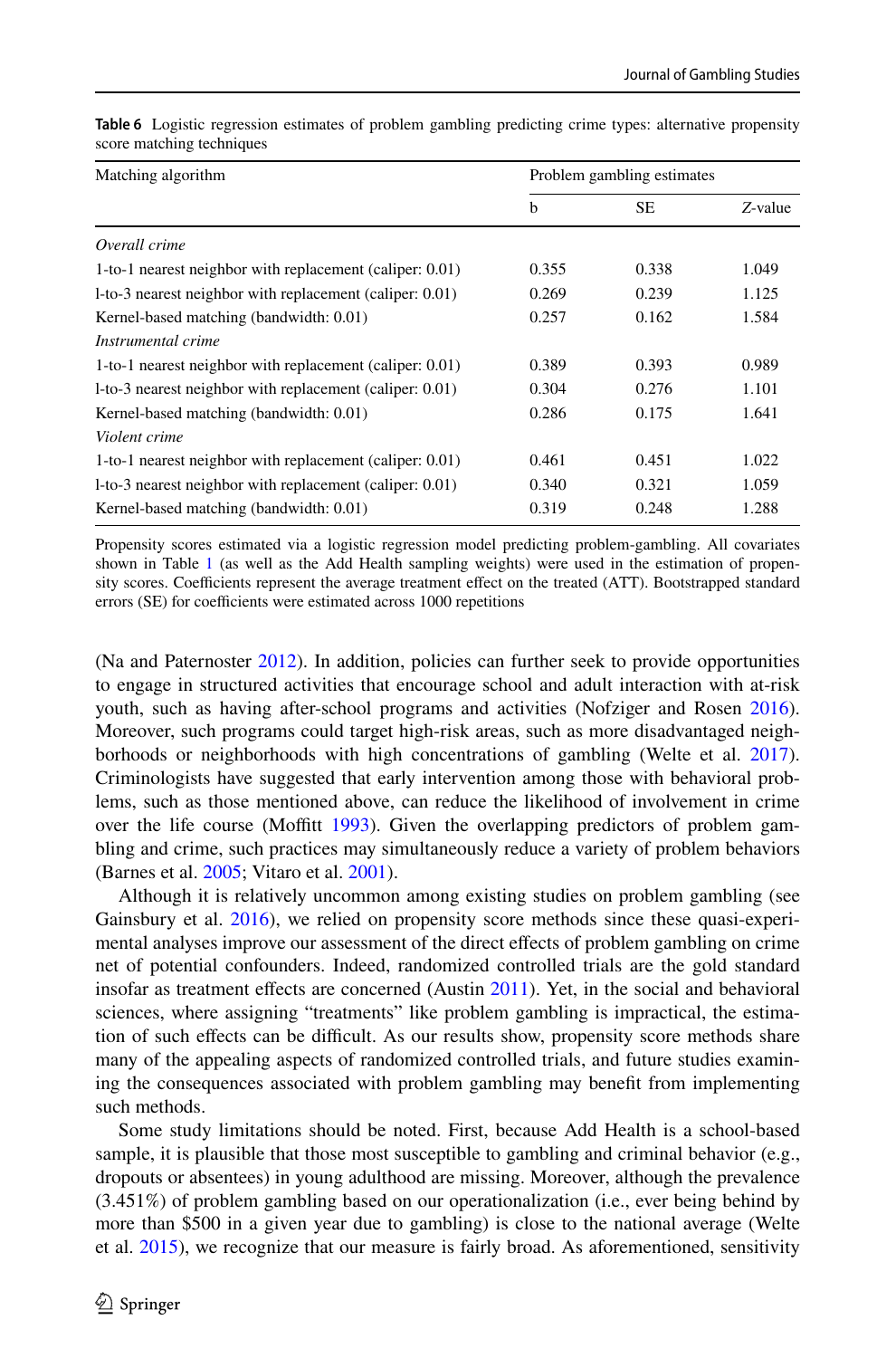analyses using alternative defnitions of problem gambling confrm the patterns presented here. Moreover, Uecker and Stokes [\(2016](#page-17-12)), also using Add Health, examined several different operationalization strategies for problem gambling and found that the indicator for being behind by \$500 had the greatest infuence on the results. Thus, we are confdent that our approach to distinguish problem gamblers from non-problem gamblers was sufficient; however, we do encourage future research to test the robustness of these fndings with other data.

Notwithstanding these limitations, our use of a nationally representative, longitudinal U.S. sample, along with propensity score methods, make this study an important contribution to the broader literature on the relationship between problem gambling and criminal behavior. Given the stark diferences in crime between problem gamblers and non-problem gamblers in our original sample, coupled with the insignifcant diferences in our propensity score weighted and matched samples, our results suggest that problem gambling is part of a larger—and more general—set of behaviors that predict both gambling and subsequent crime. It is hoped that these fndings shed light on the long-standing debate regarding the causal link between problem gambling and criminal behavior.

### **Compliance with Ethical Standards**

**Confict of interest** The authors declare that they have no confict of interest.

**Ethical Approval** This article does not contain any studies with human participants or animals performed by any of the authors.

# **References**

- <span id="page-14-5"></span>Abbott, M. W., & McKenna, B. G. (2005). Gambling and problem gambling among recently sentenced women in New Zealand prisons. *Journal of Gambling Studies, 21*(4), 559–581.
- <span id="page-14-2"></span>Abbott, M. W., McKenna, B. G., & Giles, L. C. (2005). Gambling and problem gambling among recently sentenced male prisoners in four New Zealand prisons. *Journal of Gambling Studies, 21*(4), 537–558.
- <span id="page-14-0"></span>Adolphe, A., Khatib, L., Van Golde, C., Gainsbury, S. M., & Blaszcynski, A. (2019). Crime and gambling disorders: A systematic review. *Journal of Gambling Studies, 35*(2), 395–414.
- <span id="page-14-3"></span>Agnew, R. (1992). Foundation for a general strain theory of crime and delinquency. *Criminology, 30*(1), 47–87.
- <span id="page-14-4"></span>Agnew, R. (2001). Building on the foundation of general strain theory: Specifying the types of strain most likely to lead to crime and delinquency. *Journal of Research in Crime and Delinquency, 38*(4), 319–361.
- <span id="page-14-6"></span>Akers, R. L. (1973). *Deviant behavior: A social learning approach*. Belmont, CA: Wadsworth.
- <span id="page-14-9"></span>Austin, P. C. (2009). Using the standardized diference to compare the prevalence of a binary variable between two groups in observational research. *Communications in Statistics-Simulation and Computation, 28*(6), 1228–1234.
- <span id="page-14-11"></span>Austin, P. C. (2011). An introduction to propensity score methods for reducing the efects of confounding in observational studies. *Multivariate Behavioral Research, 46*(3), 399–424.
- <span id="page-14-7"></span>Baier, C. J., & Wright, B. R. (2001). "If you love me, keep my commandments": A meta-analysis of the efect of religion on crime. *Journal of Research in Crime and Delinquency, 38*(1), 3–21.
- <span id="page-14-1"></span>Banks, J. (2017). *Gambling, crime and society*. London: Palgrave Macmillan.
- <span id="page-14-10"></span>Barnes, G. M., Welte, J. W., Hoffman, J. H., & Dintcheff, B. A. (2005). Shared predictors of youthful gambling, substance use, and delinquency. *Psychology of Addictive Behaviors, 19*(2), 165–174.
- <span id="page-14-8"></span>Barnes, G. M., Welte, J. W., Tidwell, M. C. O., & Hofman, J. H. (2015). Gambling and substance use: Co-occurrence among adults in a recent general population study in the United States. *International Gambling Studies, 15*(1), 55–71.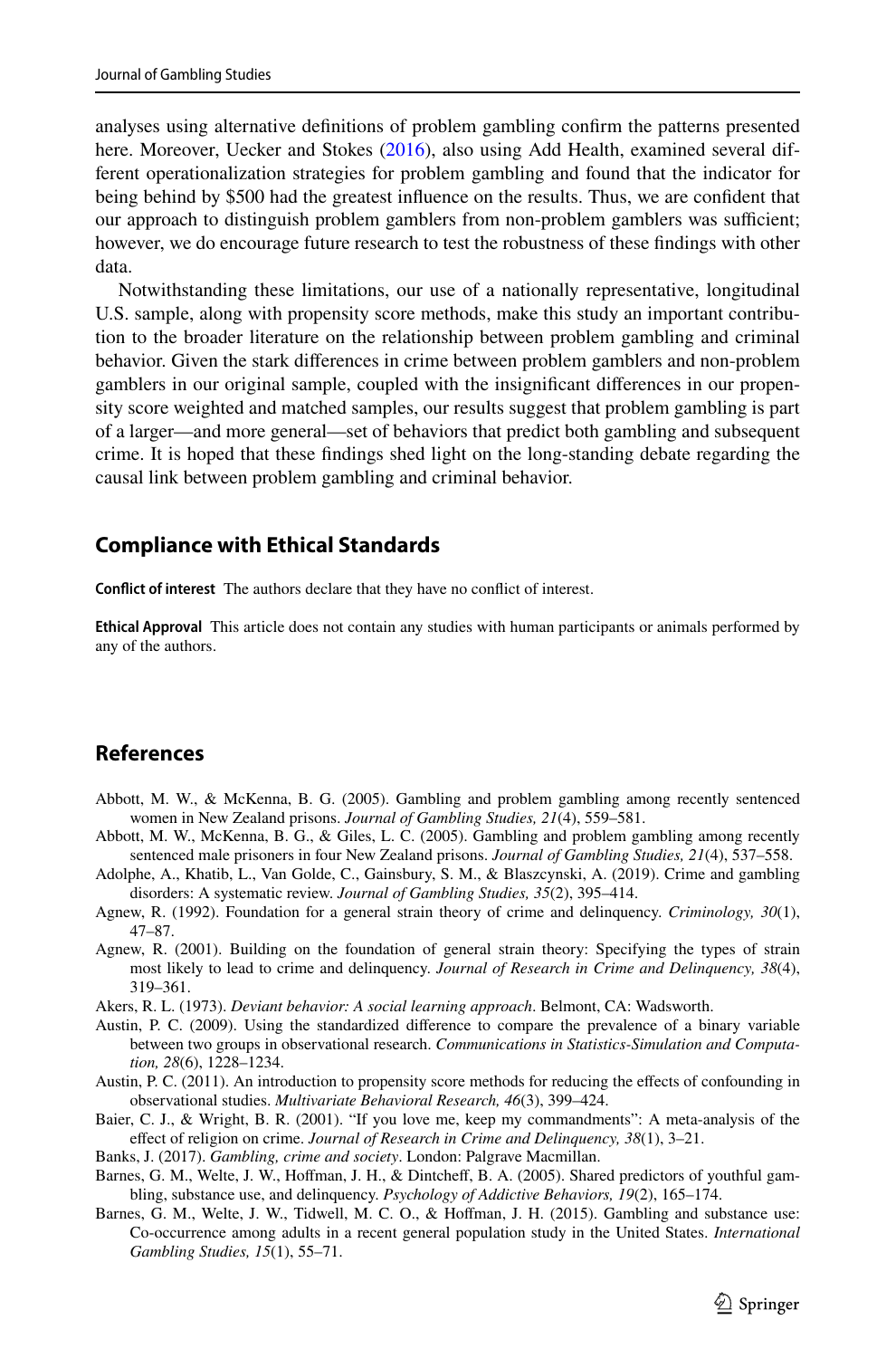- <span id="page-15-22"></span>Beaver, K. M., Ratchford, M., & Ferguson, C. (2009). Evidence of genetic and environmental efects on the development of low self-control. *Criminal Justice and Behavior, 36*(11), 1158–1172.
- <span id="page-15-8"></span>Bergen, A. E., Newby-Clark, I. R., & Brown, A. (2012). Low trait self-control in problem gamblers: Evidence from self-report and behavioral measures. *Journal of Gambling Studies, 28*(4), 637–648.
- <span id="page-15-15"></span>Bernburg, J. G., & Krohn, M. D. (2003). Labeling, life chances, and adult crime: The direct and indirect effects of official intervention in adolescence on crime in early adulthood. *Criminology*, 41(4), 1287–1318.
- <span id="page-15-6"></span>Blaszczynski, A. P., & McConaghy, N. (1994). Antisocial personality disorder and pathological gambling. *Journal of Gambling Studies, 10*(2), 129–145.
- <span id="page-15-18"></span>Brownstein, N., Kalsbeek, W. D., Tabor, J., Entzel, P., Daza E., & Harris, K. M. (2010). Non-response in wave IV of the national longitudinal study of adolescent health. Retrieved February 28, 2020, from [https://www.cpc.unc.edu/projects/addhealth/documentation/guides/W4\\_nonresponse.pdf](https://www.cpc.unc.edu/projects/addhealth/documentation/guides/W4_nonresponse.pdf).
- <span id="page-15-0"></span>Campbell, C., & Marshall, D. (2007). Gambling and crime. In G. Smith, D. Hodgins, & R. Williams (Eds.), *Research and measurement issues in gambling studies* (pp. 541–564). New York: Academic Press.
- <span id="page-15-14"></span>Canale, N., Scacchi, L., & Grifths, M. D. (2016). Adolescent gambling and impulsivity: Does employment during high school moderate the association? *Addictive Behaviors, 60,* 37–41.
- <span id="page-15-19"></span>Clark, C., Nower, L., & Walker, D. (2013). The relationship of ADHD symptoms to gambling behavior in the USA: Results from the national longitudinal study of adolescent health. *International Gambling Studies, 13*(1), 37–51.
- <span id="page-15-1"></span>Clark, C., & Walker, D. M. (2009). Are gamblers more likely to commit crime? An empirical analysis of a nationally representative survey of U.S. young adults. *International Gambling Studies, 9*(2), 119–134.
- <span id="page-15-16"></span>D'Amico, E. J., Edelen, M. O., Miles, J. N., & Morral, A. R. (2008). The longitudinal association between substance use and delinquency among high-risk youth. *Drug and Alcohol Dependence, 93*(1–2), 85–92.
- <span id="page-15-7"></span>DeLisi, M., & Vaughn, M. G. (2016). Correlates of crime. In A. R. Piquero (Ed.), *The handbook of criminological theory* (pp. 18–36). Malden, MA: Wiley.
- <span id="page-15-10"></span>Dowling, N. A., Merkouris, S. S., Greenwood, C. J., Oldenhof, E., Toumbourou, J. W., & Youssef, G. J. (2017). Early risk and protective factors for problem gambling: A systematic review and metaanalysis of longitudinal studies. *Clinical Psychology Review, 51,* 109–124.
- <span id="page-15-4"></span>Eitle, D., & Taylor, J. (2010). General strain theory, BIS/BAS levels, and gambling behavior. *Deviant Behavior, 32*(1), 1–37.
- <span id="page-15-20"></span>Feigelman, W., Gorman, B. S., & Lesieur, H. (2006). Examining the relationship between at-risk gambling and suicidality in a national representative sample of young adults. *Suicide and Life-Threatening Behavior, 36*(4), 396–408.
- <span id="page-15-3"></span>Folino, J. O., & Abait, P. E. (2009). Pathological gambling and criminality. *Current Opinion in Psychiatry, 22*(5), 477–481.
- <span id="page-15-21"></span>Ford, C. A., Bearman, P. S., & Moody, J. (1999). Foregone health care among adolescents. *The Journal of the American Medical Association, 282*(23), 2227–2234.
- <span id="page-15-24"></span>Gainsbury, S. M., Liu, Y., Russell, A., & Teichert, T. (2016). Is all internet gambling equally problematic? Considering the relationship between mode of access and gambling problems. *Computers in Human Behavior, 55,* 717–728.
- <span id="page-15-11"></span>Gottfredson, M. R. (2006). The empirical status of control theory in criminology. In F. T. Cullen, J. P. Wright, & K. R. Blevins (Eds.), *Taking stock: The status of criminological theory* (pp. 77–100). New Brunswick, NJ: Transaction.
- <span id="page-15-9"></span>Gottfredson, M. R., & Hirschi, T. (1990). *A general theory of crime*. Palo Alto, CA: Stanford University Press.
- <span id="page-15-5"></span>Greco, R., & Curci, A. (2017). Does the general strain theory explain gambling and substance use? *Journal of Gambling Studies, 33*(3), 919–936.
- <span id="page-15-2"></span>Grinols, E. L. (2017). Problem gambling, mental health, alcohol and drug abuse: Efects on crime. In E. U. Savona, M. A. R. Kleiman, & F. Calderoni (Eds.), *Dual Markets* (pp. 321–330). Cham: Springer.
- <span id="page-15-23"></span>Guo, S., & Fraser, M. W. (2015). *Propensity score analysis: Statistical methods and applications* (2nd ed.). Thousand Oaks, CA: Sage Publications Inc.
- <span id="page-15-12"></span>Haynie, D. L., & Osgood, D. W. (2005). Reconsidering peers and delinquency: How do peers matter? *Social Forces, 84*(2), 1109–1130.
- <span id="page-15-17"></span>Hirschi, T., & Gottfredson, M. R. (1994). The generality of deviance. In T. Hirschi & M. R. Gottfredson (Eds.), *The generality of deviance* (pp. 1–22). New Brunswick, NJ: Transaction Publishers.
- <span id="page-15-13"></span>Hoeve, M., Stams, G. J. J., Van der Put, C. E., Dubas, J. S., Van der Laan, P. H., & Gerris, J. R. (2012). A meta-analysis of attachment to parents and delinquency. *Journal of Abnormal Child Psychology, 40*(5), 771–785.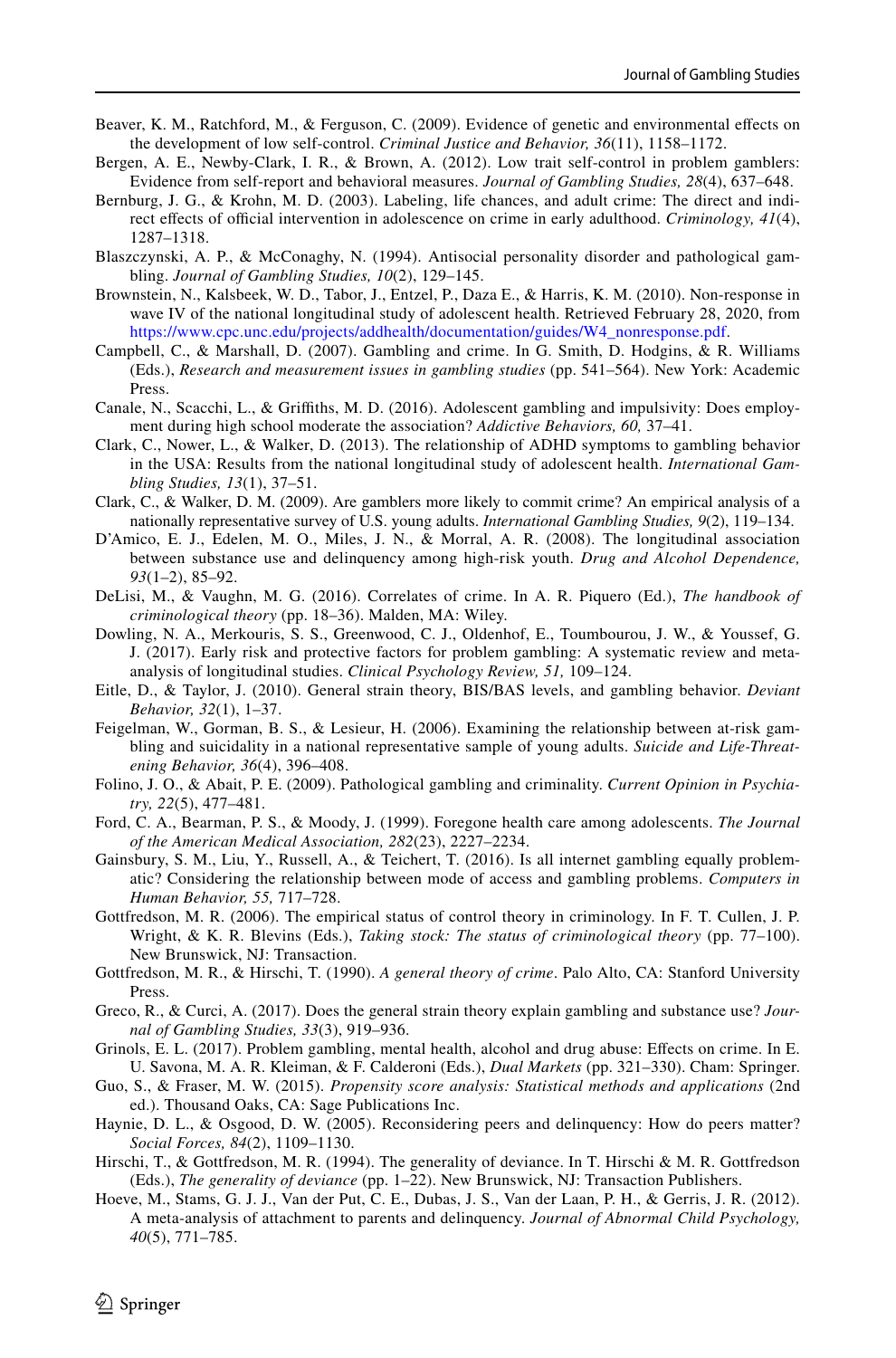- <span id="page-16-11"></span>Hofmann, J. P. (2000). Religion and problem gambling in the U.S. *Review of Religious Research, 41*(4), 488–509.
- <span id="page-16-20"></span>Johnson, M. K., Crosnoe, R., & Thaden, L. L. (2006). Gendered patterns in adolescents' school attachment. *Social Psychology Quarterly, 69*(3), 284–295.
- <span id="page-16-15"></span>Jones, S., & Quisenberry, N. (2004). The general theory of crime: How general is it? *Deviant Behavior, 25*(5), 401–426.
- <span id="page-16-5"></span>Jun, H. J., Sacco, P., & Cunningham-Williams, R. M. (2019). Gambling in emerging adulthood: The role of adolescent depressive symptoms, antisocial behaviors, and alcohol use. *International Journal of Mental Health and Addiction*. [https://doi.org/10.1007/s11469-019-00087-0.](https://doi.org/10.1007/s11469-019-00087-0)
- <span id="page-16-10"></span>Katsiyannis, A., Ryan, J. B., Zhang, D., & Spann, A. (2008). Juvenile delinquency and recidivism: The impact of academic achievement. *Reading and Writing Quarterly, 24*(2), 177–196.
- <span id="page-16-9"></span>Ladouceur, R., Boudreault, N., Jacques, C., & Vitaro, F. (1999). Pathological gambling and related problems among adolescents. *Journal of Child and Adolescent Substance Abuse, 8*(4), 55–68.
- <span id="page-16-21"></span>Lanehart, R. E., Rodriguez de Gil, P., Kim, E. S., Bellara, A. P., Kromrey, J. D., & Lee, R. S. (2012). *Propensity score analysis and assessment of propensity score approaches using SAS procedures.* Retrieved August 2, 2019, from [https://pdfs.semanticscholar.org/c10a/cf956fd8fd91debda40aa16c18f707303ec](https://pdfs.semanticscholar.org/c10a/cf956fd8fd91debda40aa16c18f707303ec7.pdf) [7.pdf](https://pdfs.semanticscholar.org/c10a/cf956fd8fd91debda40aa16c18f707303ec7.pdf).
- <span id="page-16-2"></span>Laursen, B., Plaubork, R., Ekholn, O., Larsen, C. V. L., & Juel, K. (2016). Problem gambling associated with violent and criminal behavior: A Danish population-based survey and register study. *Journal of Gambling Studies, 32*(1), 25–34.
- <span id="page-16-22"></span>Leuven, E., & Sianesi, B. (2003). *PSMATCH2: Stata module to perform full mahalanobis and propensity score matching, common support graphing, and covariate imbalance testing*. Boston: Statistical Software Components and Boston College Department of Economics.
- <span id="page-16-18"></span>Little, R. J. A. (1988). A test of missing completely at random for multivariate data with missing values. *Journal of the American Statistical Association, 83*(404), 1198–1202.
- <span id="page-16-7"></span>Magoon, M. E., & Ingersoll, G. M. (2006). Parental modeling, attachment, and supervision as moderators of adolescent gambling. *Journal of Gambling Studies, 22*(1), 1–22.
- <span id="page-16-13"></span>Martins, S. S., Lee, G. P., Santaella, J., Liu, W., Ialongo, N. S., & Storr, C. L. (2014). Age of frst arrest varies by gambling status in a cohort of young adults. *The American Journal on Addictions, 23*(4), 386–392.
- <span id="page-16-8"></span>McComb, J. L., & Sabiston, C. M. (2010). Family infuences on adolescent gambling behavior: A review of the literature. *Journal of Gambling Studies, 26*(4), 503–520.
- <span id="page-16-12"></span>Miller, T., & Vuolo, M. (2018). Examining the antiascetic hypothesis through social control theory: Delinquency, religion, and reciprocation across the early life course. *Crime & Delinquency, 64*(11), 1458–1488.
- <span id="page-16-14"></span>Mishra, S., Lalumière, M. L., Morgan, M., & Williams, R. J. (2011). An examination of the relationship between gambling and antisocial behavior. *Journal of Gambling Studies, 27*(3), 409–426.
- <span id="page-16-17"></span>Mishra, S., Lalumière, M. L., & Williams, R. J. (2017). Gambling, risk-taking, and antisocial behavior: A replication study supporting the generality of deviance. *Journal of Gambling Studies, 33*(1), 15–36.
- <span id="page-16-25"></span>Moftt, T. E. (1993). Adolescent-limited and life-course-persistent antisocial behavior: A developmental taxonomy. *Psychological Review, 100*(4), 674–701.
- <span id="page-16-23"></span>Na, C., & Paternoster, R. (2012). Can self-control change substantially over time? Rethinking the relationship between self- and social control. *Criminology, 50*(2), 427–462.
- <span id="page-16-0"></span>National Opinion Research Center. (1999). Gambling impact and behavior study: Report to the National Gambling Impact Study Commission. Chicago, IL: NORC at the University of Chicago. Retrieved August 18, 2019, from [http://www.norc.org/pdfs/publications/gibsfinalreportapril1999.pdf.](http://www.norc.org/pdfs/publications/gibsfinalreportapril1999.pdf)
- <span id="page-16-24"></span>Nofziger, S., & Rosen, N. L. (2016). Building self-control to prevent crime. In B. Teasdal & M. S. Bradley (Eds.), *Preventing crime and violence* (pp. 43–56). Cham: Springer.
- <span id="page-16-16"></span>Osgood, D. W., Johnston, L. D., O'Malley, P. M., & Bachman, J. G. (1988). The generality of deviance in late adolescence and early adulthood. *American Sociological Review, 51*(1), 81–93.
- <span id="page-16-4"></span>Pastwa-Wojciechowska, B. (2011). The relationship of pathological gambling to criminality behavior in a sample of Polish male ofenders. *Medicine Science Monitor, 17*(11), 669–675.
- <span id="page-16-6"></span>Perrone, S., Jansons, D., & Morrison, L. (2013). *Problem gambling and the criminal justice system*. Melbourne: Victorian Responsible Gambling Foundation.
- <span id="page-16-19"></span>Rubin, D. (1987). *Multiple imputation for non-response in surveys*. New York, NY: John Wiley & Sons Inc.
- <span id="page-16-1"></span>Rudd, C., & Thomas, S. D. M. (2015). The prevalence, mental health, and criminal characteristics of potential problem gamblers in a substance using treatment seeking population. *International Journal of Mental Health and Addiction, 14*(5), 700–714.
- <span id="page-16-3"></span>Sakurai, Y., & Smith, R. G. (2003). *Gambling as a motivation for the commission of fnancial crime: Report no. 256*. Canberra: Australian Institute of Criminology.